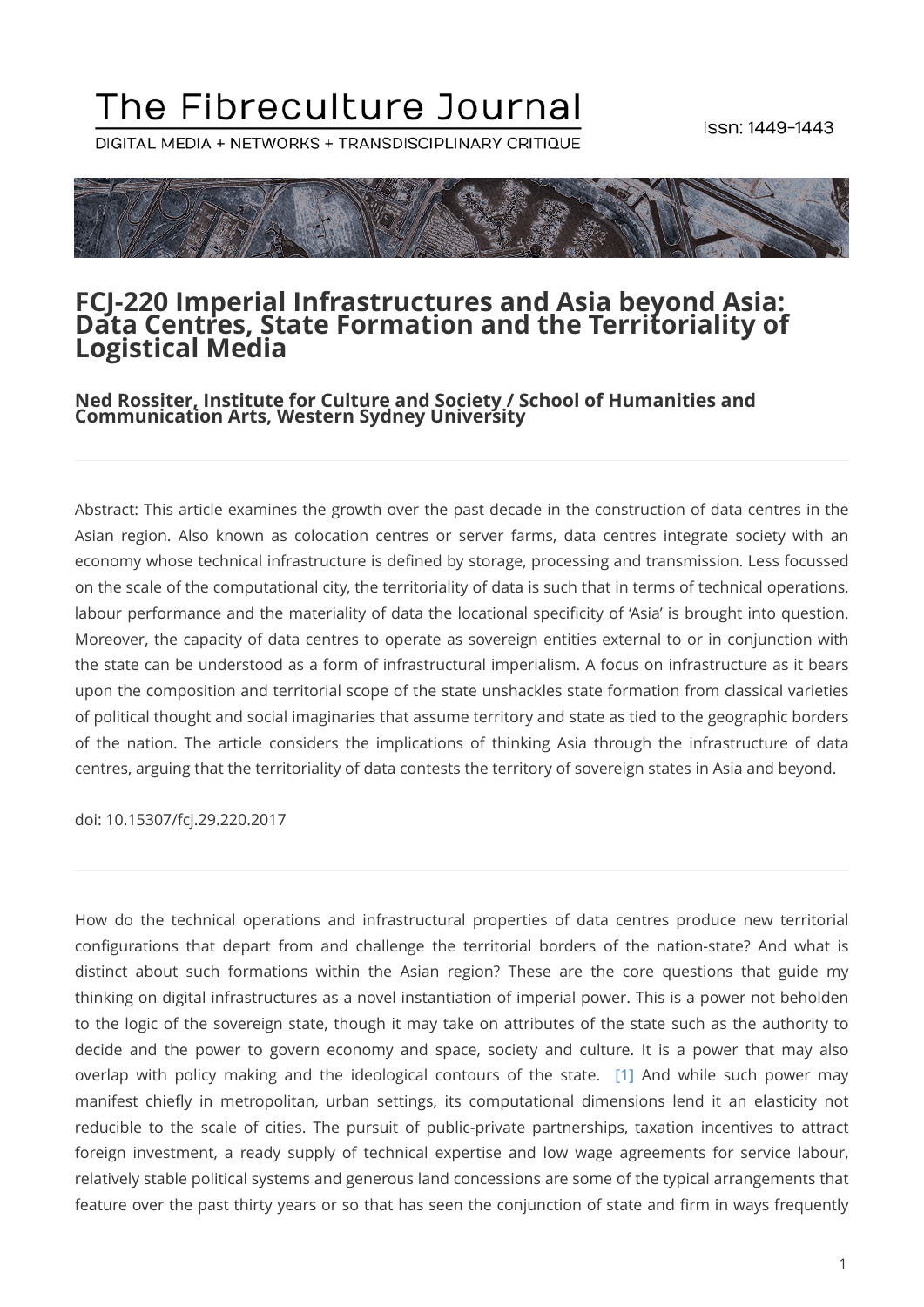aligned with neoliberal governance and economy. To make such associations is also to acknowledge the intersection of ubiquitous media with labour, life and a broad range of economic transactions driven by the transmission of data. Accompanying the transmission of data are hardware operations of processing and storage, all of which take us to the data centre as a key infrastructural site in the spatial and temporal organisation of world economies and routines of daily life.

The data centre can be considered imperial insofar as it commands a power to connect agencies and their economic interests in ways that stretch across the territory of cities, nation-states and continents. As a region undergoing rapid expansion in the business of constructing data centres, Asia is positioning itself within a new geopolitical and economic constellation endowed with a capacity to govern and control global data economies and financial transactions on planetary and, indeed, extra-planetary scales. Satellite communication and space exploration also require the facility of the data centre. The interoperability between data transmissions and transactions occurs in tandem with technical specifications and information architectures related to Internet protocols, storage media, cable infrastructure, database systems and hardware design. Also relevant are juridical frameworks specific to the regulatory regimes of nation-states and commercial trade agreements.

However, when speaking of the territoriality of data centres it is inaccurate to invoke the idea of Asia as a region in as much as the geocultural and geopolitical borders that comprise a regional space contained by cultural and political imaginaries along with various political-economic organisations and trade-driven agreements (e.g. ASEAN, SAPTA, FTAAP) do not map neatly on to the infrastructural space of data centres whose locations happen to be within Asia. Depending on operational requirements, contractual conditions and commercial interests, the provenance of data may be territorially distinct at sovereign, geopolitical levels from the location of its storage. More specifically, then, the Asia of data storage, transmission and processing facilities consists in part of a string of locations within cities and countries that, while geopolitically belonging to the Asian region, are spatially tied through political economy and protocological interoperability to similar facilities distributed across the world.

The refrain of this article asks what is special about communications infrastructure such as data centres that lends itself to a territorial propensity? And can this tendency be considered a form of infrastructural imperialism beyond or autonomous from both the state and corporation? Moreover, does territory precede infrastructure – the planet as substrate to the propensity of cables – or does infrastructure produce the world as territory? As John Durham Peters deduces, 'infrastructural media are media that stand under' (2015: 33). If technological properties are ontologically prior to the state and corporation, questions of state formation and global economy can be approached from the perspective of logistical media and the infrastructure of its operations. But they do not sit in isolation from the environments with which they are enmeshed. Logistical media are activated as orientation systems in the instance of the arrangement between software, infrastructure and labour. The article examines how the territoriality of power manifests through communications infrastructure such as data centres to produce a new sovereign entity that I term *the logistical state*.

In sum, then, I will proceed with the following hypothesis: territoriality consists of operational practices specific to infrastructural systems and technical devices, the effect of which produce territory as spatial arrangements and temporal dynamics that may contest or conflict with state-based claims to control over the bounded space of the nation and its sovereign extensions. I consider the implications for conceiving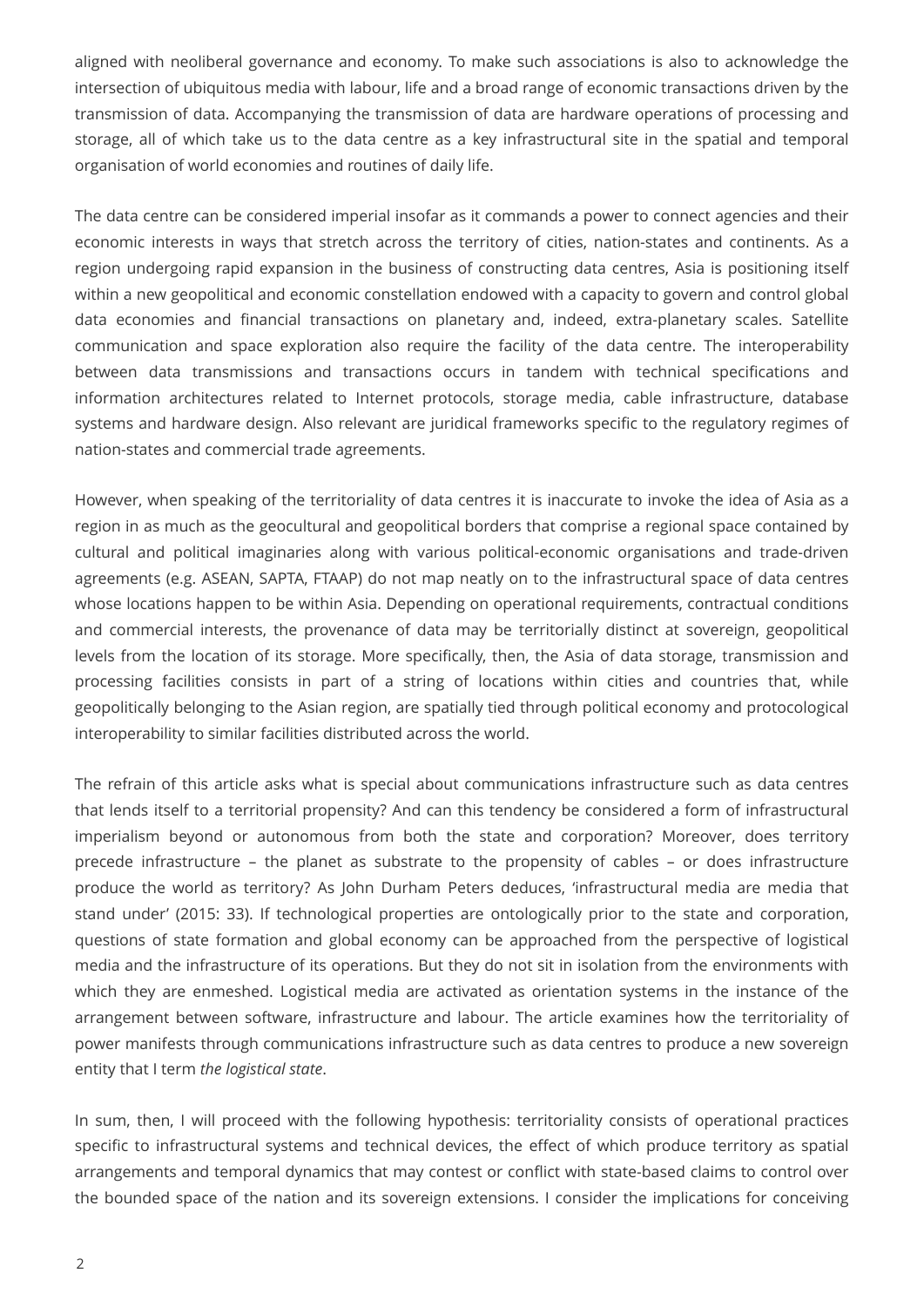Asia as a geocultural and geopolitical formation by focusing on the territory and territoriality of state formation wrought by imperial infrastructures of logistical media.

#### **The Territory and Territoriality of Power**

One of the key yet little commented on Snowden revelations in 2013 of the United States' National Security Agency's (NSA) PRISM program is that it inaugurated a new regime of territorial power based upon the aggregation and analysis of data in real-time. Territory is understood here as spatial and temporal regimes specific to the operation of data. Territory is thus not limited or reducible to the geographic and political borders of the nation-state. The geoeconomic and geopolitical transformation of spatial calculation is, as Deborah Cowen argues, central to 'the work of logistics [which] is concerned precisely with the production of space beyond territory' (2014: 51). Framed within a technics of territory, the Snowden revelations also suggest a new kind of empire and machinic imperialism in terms of the use of communications infrastructure for data sharing and surveillance as systems of logistical control. As Internet entrepreneur Kim Dotcom (2013) notes, the 'Five Eyes Alliance' between intelligence agencies in the U.S., Canada, Australia, New Zealand and the U.K. 'effectively permits those governments to circumvent the prohibition against gathering data on their own citizens by sharing information across the Five Eyes intelligence community'. The data and information shared on a NSA operated spy cloud shows how these intelligence agencies are working together to overcome legal and geographic limitations of the nation in their own state-based democratic contexts. Along with the tech companies in collusion with NSA (Facebook, Google, Microsoft, Yahoo, Apple and Dropbox), we can assume other aligned countries might act or be acting already in similar ways. The capacity of the PRISM program to exploit vulnerabilities in real-time at the level of communication links between data centres further extends a general definition of logistical media. Moreover, it points us in the direction of communications infrastructure as it relates to the production of territory.

For centuries territory has been synonymous with the contest of power. Conventionally understood as a bounded space of varying scales, Stuart Elden, in his book *The Birth of Territory*, argues for a more critical appraisal of territory as it bears upon the authority of the state. Elden proposes an investigation of historical dimensions and conditions of possibility not typically featuring in studies of the state as a 'bordered power-container' (Giddens, quoted in Elden, 2013: 3). But as Elden notes of John Agnew's identification of the 'territorial trap', the spatiality of power need not be reduced to the territory of the state. The territory of data centres includes not just the geography of cables that span its operations; it might also be understood in a more diagrammatic sense as consisting of elements or entities and their capacities brought into relation. Such a notion of territory also suggests a more flexible comprehension of time and space that can be termed *territoriality*. One could inquire, for example, not only into the temporality of low-latency networks special to high frequency trading, but also into the labour regimes that construct data centres, assemble its hardware, undertake technical maintenance and administer platform operations. The temporal rhythm and spatial circumstance of each of these jobs is not independent of the spatial configuration and temporal propensity of data centres. The 24/7 maintenance of servers, for instance, may combine onsite technicians with remote network operators residing in different time zones.

Such examples illustrate the ways in which the territory and territoriality of data centres is both enabled and defined by multiple spatial layers in conjunction with variable circuits of time. Part of the scalar dimension of data centres is not territorial in the geographic sense but is rather derived from amassing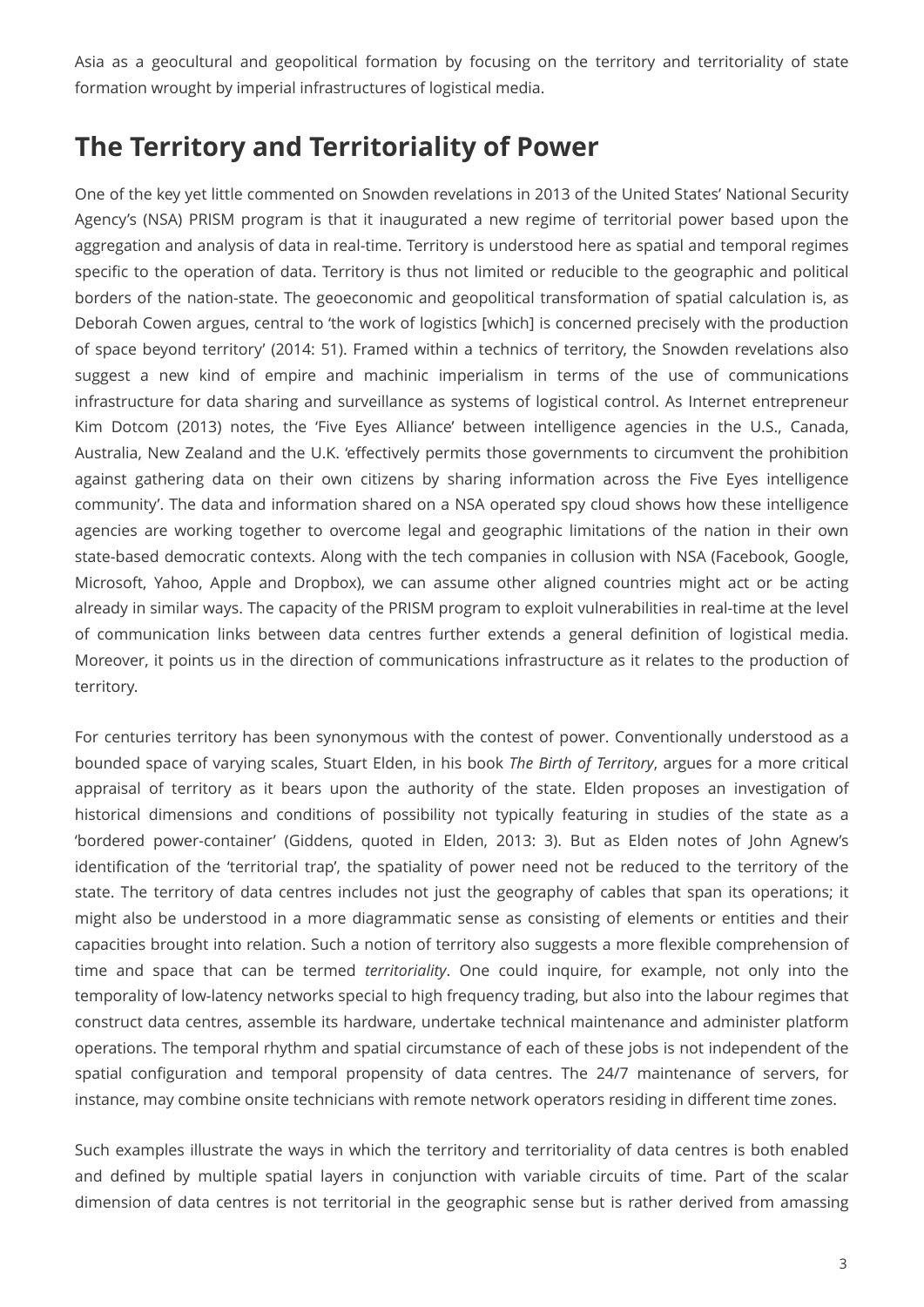colossal amounts of data that enable the centralisation of analytic and economic power. 'For the datadriven world', as Gary Hall (2015) notes, 'is one in which the data *centre* dominates'. While there is design variation in how data centres are constructed from one site to the next, this doesn't mean that power doesn't concentrate. If climatic considerations were the only determining factor in deciding where to locate data centres then countries like Iceland and Norway and not Hong Kong and Singapore would index the geopolitics of data. Data exchange coupled with standardisation creates concentrations of power, thus firms colocate within particular facilities. [\[2\]](#page-15-1) The capacity of data centres to operate as sovereign entities instantiates infrastructural imperialism in the form of logistical empires.

<span id="page-3-0"></span>There is thus both a territory and territoriality to logistical media and infrastructural power from which geopolitical implications and media-theoretical propositions emerge. As a political technology of containment, logistical media produce new forms of territory that govern the movement and economy of data tied to labour, finance and things. Territoriality, by contrast, consists of the production of space and time beyond the constraints of bounded space specific to the borders of the nation-state. The movement of data, operation of software and design of infrastructure is enforced through juridical regimes that encode the territoriality of logistical media with legal protocols bringing logistical operations in relation to institutional settings of both state and suprastate legal apparatuses. [\[3\]](#page-15-2) The policy, technical and legal architecture of intellectual property regimes (copyright, patents, trademarks) generates economy, culture and even subjectivity underscored by multiple fronts of dispute within geopolitical and geocultural spaces of connection and disconnection.

<span id="page-3-1"></span>Territoriality, in other words, involves the work of producing complex arrangements and systems of transmission and exchange that operate on both spatial scales and temporal horizons. Importantly, territoriality also consists of spatio-temporal practices not reducible to the sovereign authority of states. An example of this consists of forms of territoriality produced through reappropriating infrastructural technologies such as radio telescopes, which in the case of experiments such as radioqualia and Acoustic.Space.Lab foreground how infrastructures of communication forge sonic geographies generated from the acoustic soundwaves retrieved from outer space. [\[4\]](#page-15-3) Elden suggests that rather than understanding territoriality as 'the condition or status of territory', it can also be analysed as 'a mode of operating toward that territory' (2013: 4). If territoriality is about operational practices that stem from and, in turn, produce territory as new spatialities, then logistical media provide an empirico-analyical device that give insight into such processes.

<span id="page-3-2"></span>Understanding media in such a way involves a shift away from an ontological concept of technology that focuses exclusively on technical properties as the drivers of change and instead casts such considerations within a broader constellation of processes that include cultural practices, epistemic objects and institutional routines (see Horn, 2008). The geotechnical arrangements of infrastructural imperialism in an age of fibre optic cables, data centres and low-latency computing lend logistical media its pervasive quality. Such infrastructure not only conditions the possibility of a logistical world gone awry, its technical properties are coupled with a computational force and political economy of data analytics and integrated technologies that saturate every surface and substrate of organic life and inorganic matter (see Hörl, 2015).

When communications infrastructure is not synonymous with the state, nor even exclusive to the private sector (since throughout the history of communication technologies there are frequent examples of publicprivate partnerships to fund the construction of infrastructure), we might shift the unit of analysis from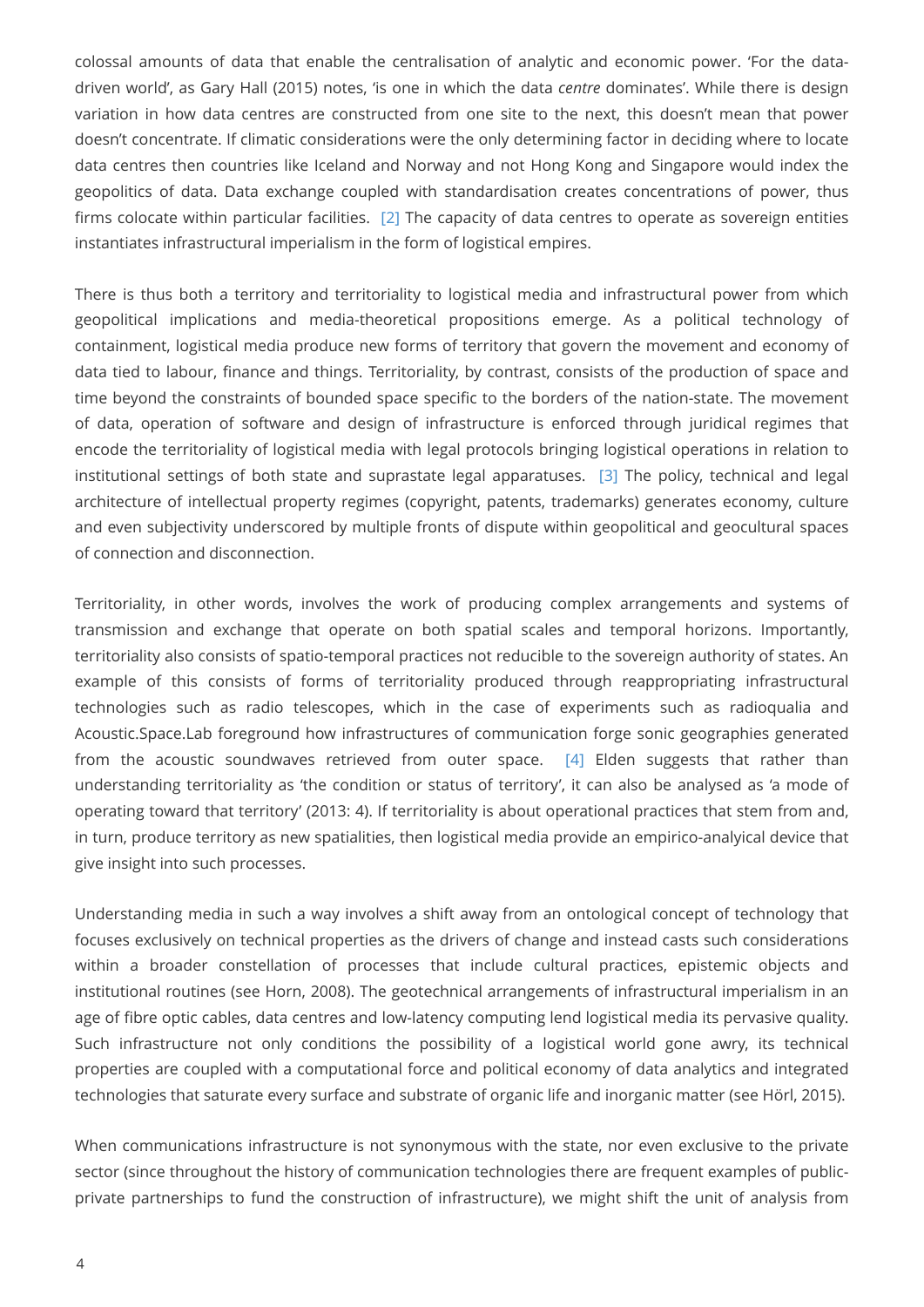<span id="page-4-1"></span><span id="page-4-0"></span>political or commercial form – which is an analysis of institutional apparatuses and political economy – and instead focus on what Keller Easterling (2014) calls the disposition or propensity of infrastructure space and what medium theorists tend to call the properties of technological forms. [\[5\]](#page-15-4) This becomes a question of ontology derived from the activity of organisation. Daniel Gethmann and Florian Sprenger frame this nicely with regard to telegraphic cables: 'The cable supplies the world with an idea of its connectivity'. [\[6\]](#page-15-5) Here, the ontological dimension of cable infrastructure is integrated with or immanent to its substrate, the territoriality of the planet. Arguably, the ontology of cable at both material and conceptual levels conditions the possibility for the world to know itself through relations. The move from technological propensity to planetary knowledge registers the difficulty of teasing out the distinction between ontology and epistemology.

In 'exposing the evidence of the infrastructural operating system' (Easterling, 2014: 21), we can also speculate on the ruins of infrastructure. Whether it is decommissioned cables and data centres made obsolete, or earlier communications infrastructure such as destroyed satellite antennae, or even the hacking of algorithmic architectures that orchestrate the financial transactions of high frequency trading, the infrastructures of power are surpassed by the march of history. Like the general critique of infrastructure, such a view shares something with Jussi Parikka's summary of the legacy of twentieth century philosophical thought: 'only once things fail, *then* you start to see their complexity' (2015: 98). This is also an axiom at the core of cybernetic systems that are engineered as logistical media. To think of the ruins of logistical infrastructure is a form of immanent critique. This is particularly the case with artistic practices that collectively repurpose infrastructure for projects never programmed into the blueprints of their initial conception.

The question of how knowledge is organised and, subsequently, how labour is managed is also part of this story. In developing a critique of data-driven capitalism, what can we learn from the ways in which knowledge is produced and organised within a technical apparatus? How central is infrastructure to such developments and how might the ruins of a logistical future be reappropriated from the slumber of disregard as a resource with which to imagine and practice counter-systems that are not beholden to technologies of capture that define the current conjuncture? First, it is necessary to establish how infrastructures of communication as technologies of power are involved in the production and organisation of territory. In foregrounding the relation between infrastructure and organisation, the case of data centres provides another point of entry into the production of technical knowledge as a foundation of infrastructural power. As the Invisible Committee observe in their analysis of political insurrection and logistics, '*power no longer resides in the institutions*… *power now resides in the infrastructures of this world*' (2015: 82-83).

#### **Logistical Media and the Situation of Data**

In probing the question of logistical media – of the political geography of infrastructures and the material force of their situation – we might ask where the data centres are located and whether this has any bearing on the design of business imaginaries of cloud-based economies. The static mass of data centres is lodged in dirt and concrete and seemingly without an object of acceleration required to meet Newton's second law of motion. There would seem, therefore, to be no obvious material force generated from their situation. Yet the speed with which data moves along the cables extending from data centres across oceanic and continental territories does, by contrast, rely on post-Newtonian and non-mechanical physics. Herein lies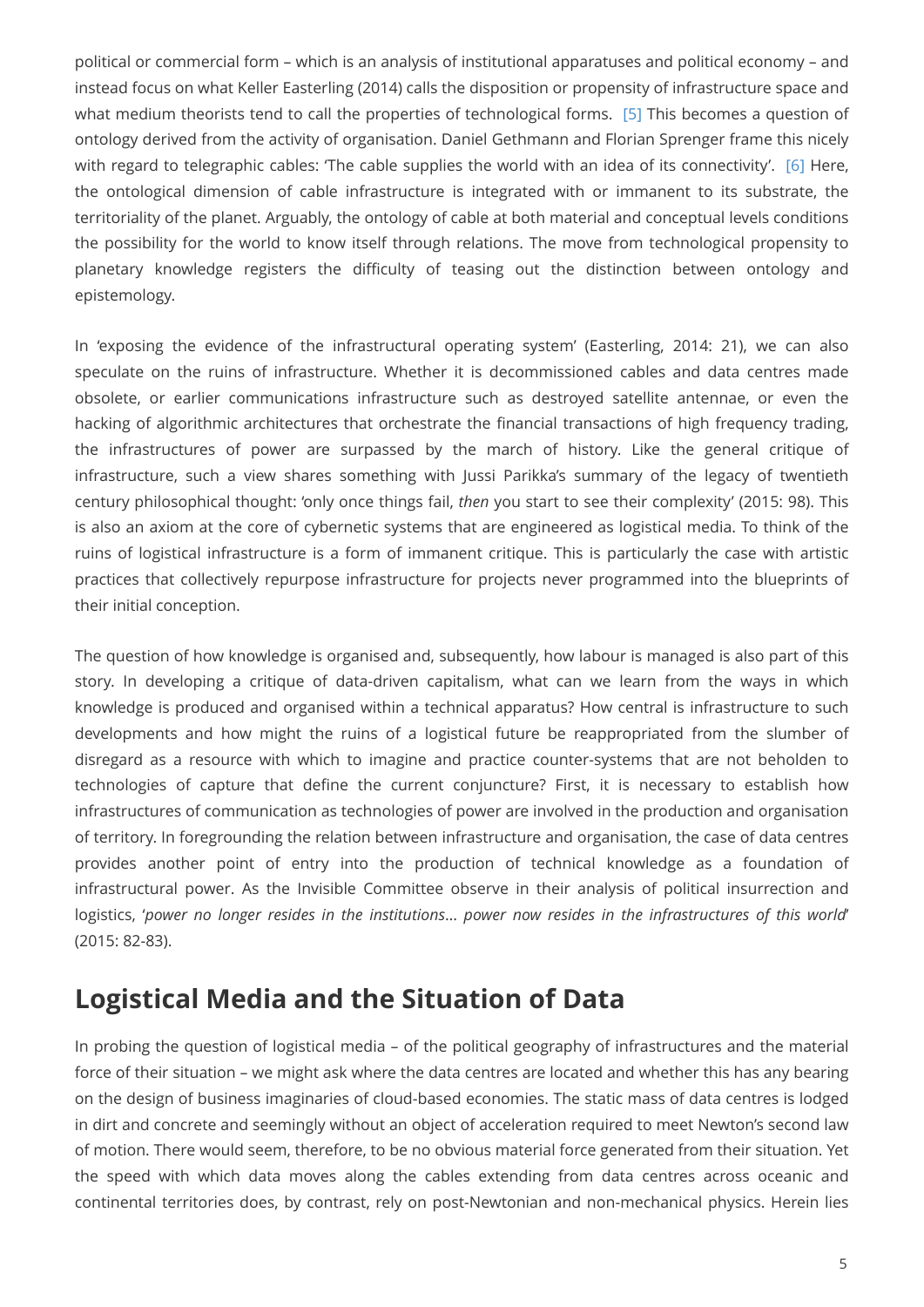the paradoxical force of the situation of data centres: they are static in terms of infrastructural location, but at the operational level they are mobile in terms of the acceleration and transmission of data.

At another register, the situation here also refers both to the setting within which we find ourselves, and the predicament that attends such placement. This is the force of determination. It offers a refuge for those in need of identity (and allocates one to you whether you like it or not), and it imposes terrible constraints upon our desire for freedom. But as Stefan Heidenreich astutely observes, 'Materiality of media does not need to consist in solid objects only. *Whatever transfers a force through space or time should be considered*' (2015: 140; my emphasis). As is so often the case with data centres and cloud computing, 'The fundamental material layer often goes unnoticed, even though it sets some basic conditions for all communication based upon it'. For Heidenreich, critical attention should be turned toward the impact of standards and protocols and the ways in which they 'enforce material-independent constraints' (2015: 14). This takes us to the politics and economy of enterprise software systems. But it also allows us to think of how data centres exert change and transformation upon economies through the velocity of data as a result of their processing operations and the materiality of cables. And perhaps also the more immaterial force they exert through their material presence as perceptible objects prompting responses to issues of security, surrounding economies, labouring subjectivities and so forth.

Indeed, what sort of data traffics through different data centres distributed in strategic locations throughout the world? Are there juridical regimes specific to different types of data? How is the provenance of data complicated in legal ways by the location of its storage? What sort of protocols of hardware and storage are required for, say, financial data as distinct from the data collected by the state or military apparatus, or produced from what Soenke Zehle (2012) terms the 'logistical lifestreams' that define our social media worlds? And to what extent do the technical operations, geography of location and political economy specific to different data centres determine the types of businesses and organisational practices dependent on hosting services? These are questions that also go some way toward designing a media theory of data centres, which are a key communications infrastructure for the logistical processes of contemporary capitalism and global supply chains. But there are no definitive one-size-fits-all answers here. Sometimes *difference makes a difference* (see Bateson, 1972). And sometimes it doesn't.

<span id="page-5-0"></span>The data centre as communications infrastructure extends from bricks-and-mortar of the building, the specific cabling, monitoring, security and fire safety mechanisms of its internal operations, the training regimes (e.g. Cisco networking certification) required of its human operators, the kinds of specific computing devices engineered to optimise rack space and save costs (e.g. 1RU servers), the 'hardened' software operating systems (usually Linux or other UNIX variants), the software utilities used to monitor, route, load balance and optimise bandwidth and network traffic, the algorithms that ensure security, redundancy and optimisation in the writing of data to disc – the list could go on. Many of these are necessarily standardised and the pathways from military to financial to broader commercial application and back again are often complex, circuitous and seemingly ad hoc (but for the strong geographic concentrations of these various industries in parts of the U.S. and elsewhere). A media theory of data centres would, therefore, need to accommodate the apparently paradoxical situation of both differentiation (by technical operation, geography and political economy) and standardisation. [\[7\]](#page-15-6)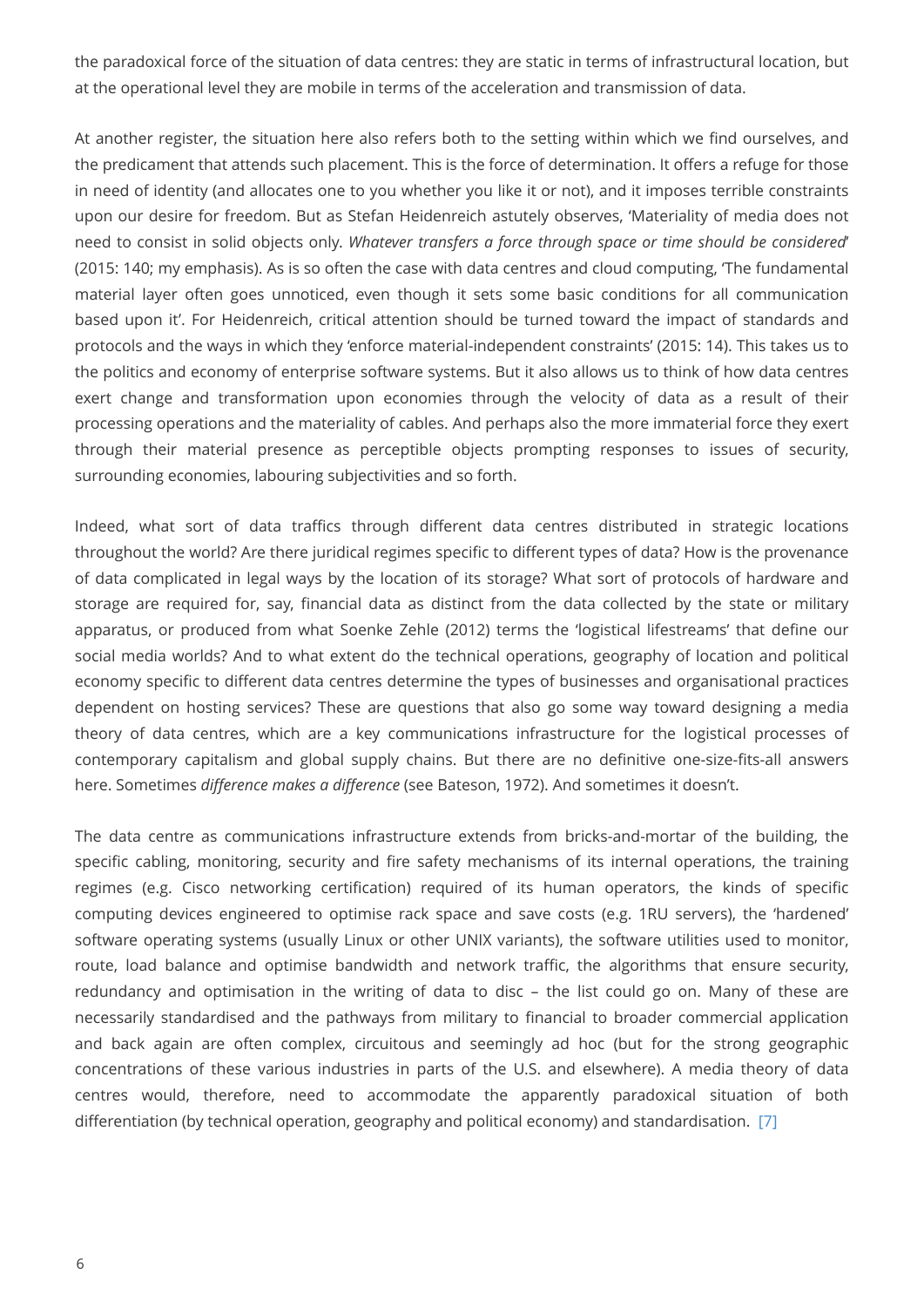### **The Traffic of Data**

Frequently hidden from view until it breaks down, the geography of communications infrastructure that drives global economies also defines new territories of power. As Matthew Tiesen (2012) explains in his account of high-frequency trading (HFT) and the spaces of finance capital, 'In light of HFT's appetite for unlimited speeds and unlimited financial-arbitrage opportunities, the central nodes of the global finance network – London, New York, Chicago, Tokyo, etc. – are becoming its peripheries insofar as these days it's the spaces in between the exchanges where the real action occurs – or has the potential to occur'. And as Michael Lewis (2014) makes clear in *Flash Boys: A Wall Street Revolt* (a book whose peculiar genre fuses straightforward reporting with the anxious pace of a conspiratorial thriller), the relation between the geography of fibre optic cable and algorithmic capitalism is determinate in the economy of high-frequency trading. The 'co-location' of exchange servers with the computers of high-frequency trading firms function to minimise the journey of data, resulting in a form of insider trading that always outpace the efforts of brokers, hedge-fund managers and ordinary traders. While there is nothing especially new about the impact of finance driven capitalism on labour – Rudolf Hilferding, John Hobson and later Vladimir Lenin identified how over a century ago the structural force of financialisation and imperialism is the basis of 'organised capitalism' – I would nonetheless suggest that data centres register an intensification of such processes. Bringing critical attention to the coupling of algorithmic capitalism with data centres instantiates a materiality that helps demystify the abstraction often associated with processes of capital accumulation. Although such a move also invites further mystification: how to study the inaccessibility of data centres as an infrastructural object? And how to even begin analysing the algorithmic architectures specific to HFT and other computational operations of capital?

Vincent Mosco (2014: 71-72) notes that 40 percent of data centres are located in the United States, with Scandinavian countries and Canada attractive options due to their cool climate and abundance of water supplies, which along with 'their bandwidth Internet connections, political stability and financial incentives' are key to offsetting energy costs associated with air-conditioning (Mosco 2014: 36). Yet the growth over the past ten years or so in the construction of data centres around the world, particularly within the Asian region, signals an historic and paradigmatic shift from the extraction of surplus value from labour as a core structural dynamic of the capitalist mode of production to an arguably novel form of surplus data within an economy of algorithmic capitalism that at first appears less dependent on the subject of labour. This is especially the case with high frequency trading, where the nano-speed of trade operates beyond the threshold of perception and with minimal human oversight or intervention.

The once strategic function of telegraphic cable landing stations are no longer necessary with the introduction of new technical forms of networked communication such as fibre optic cables. The technical realisation that particular infrastructural forms of networked communication are not sustainable is registered in the shift from telegraphic cable stations as relay nodes to point of presence beyond the station. Cable stations, in other words, are no longer essential infrastructural nodes for accessing fibre optic signals. The technical development of undersea branching units in effect shifts the cable station offshore, resulting in what Nicole Starosielski (2015: 124) terms new models of dispersion for signal traffic. The eventual obsolescence of infrastructure is something we should be attuned to for the possibilities of reoccupation and experimental reengineering.

From this geotechnical perspective, then, infrastructure complicates the passage of state formation and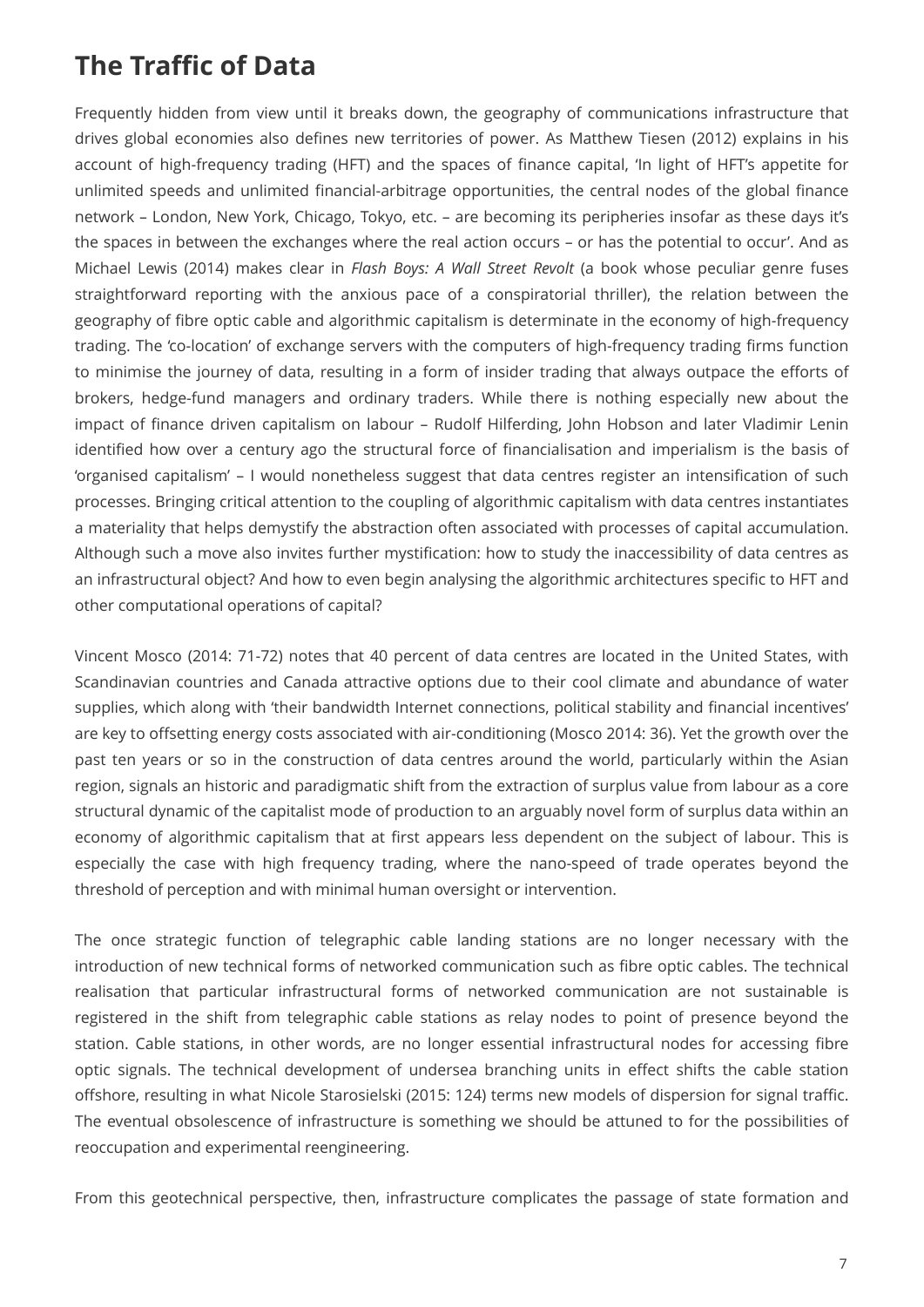may privilege empire as the organisation of power on the basis of both technical propensities and economic interests. The point at which undersea cables make contact with shore at cable stations becomes a form of imperial occupation. As Starosielski maintains, 'The cable station became the critical geopolitical node for all transoceanic traffic: it was a cable colony intended to be self-sufficient and culturally insular, autonomous from its surrounding geography' (2015: 111). For Starosielski, the telegraphic cable station of the nineteenth century was not shrouded in anything like the secrecy that surrounds the cable stations that support the landing of oceanic fibre optic cables. So it is not cables *per se* that prompt a secrecy of operations as much as the commercial interests and political agendas that increasingly populate the twentieth century across a range of media forms, including telephony, broadcast media and satellite communications (see Schiller, 2011).

In the case of cable landing stations as they relate to data centres, a geography of proximity prevails between these two infrastructural forms in the interest of maximising low-latency networks able to service economies of speed required for a range of sectors, especially those in finance and high frequency trading. These are heavily securitised spaces whose labour regimes are at once localised and frequently gendered with male technicians servicing the severs, while remote workers engage in the drudgery of chores such as data entry and the like on the part of clients whose operations may be based anywhere in the world. The more high-end of corporate IT labour is not immune from the shifting geographies of data centres. As Mosco points out, when a company puts its servers in a data centre or goes down the path of software-asa-service, it is often enough the case that the IT department is closed, leaving corporate IT labour swimming in search of another job – which may mean abandoning the sector and retraining or joining the ranks of the unemployed (see Mosco, 2014: 163-167). But such impacts on labour by technological developments and political economic practices are not a foregone conclusion. The widely projected unemployment trends forecast by various iterations of outsourcing and automation have often been defied by counter-trends within the sector. A more obvious case is the need for endless reskilling and insecurity implied by technological churn – server administrators become corporate IT strategists, IT support staff become trainers and teachers and so forth.

#### **The Geography of Data Centres**

In updating the question of infrastructure and the constitution of the state as a multifarious complex of actors overseeing the management of people, finance and things, we might specifically address the structural force and operational capacity of data centres. Certainly there has long been a crucial labour cost related to questions of infrastructure and geography, as we can note in the protracted struggle by German labour union ver.di in its demands for better working conditions in Amazon's warehouses. Infrastructure, it turns out, can itself be highly mobile, flexible and able to be relocated for legal and political reasons. Indeed, politics is entirely relevant to the strategic decisions around the geography of investment related to data centres. As one consultant on IT infrastructure in the Asia Pacific advises, 'most countries in Asia are lucrative markets to set up and grow businesses, barring a few which have political and technological environments as deterrent factors' (IDC, 2014). But politics here usually consists of more force when it is wielded by the sovereign power of the state rather than labour unions. Google's exit from Beijing in 2010 was frequently reported as an act of Western corporate defiance and social justice against China's insistence on censoring search engine results, but it was nonetheless a submission to sovereign control and a humiliating retreat from the centre of contemporary capitalism. And of course there's also a business reality to Google's decision to quit China. As one report in *Forbes* magazine noted in 2010 following the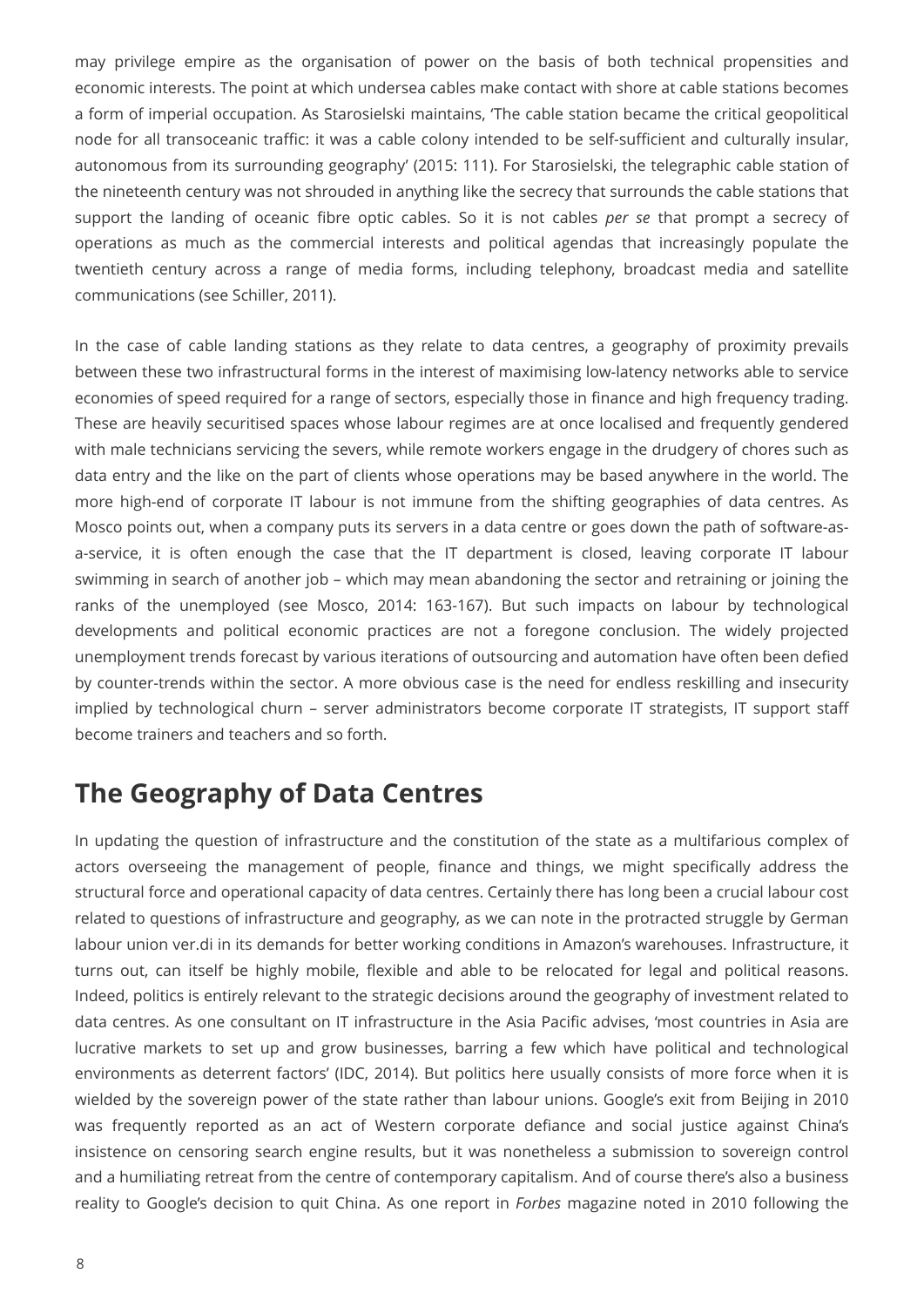withdrawal of Google, the more innovative local search engine Baidu 'only increased its market share, going from 47% in mid-2006 to 64% today' (Fannin, 2010).

Over the past few years Taiwan, Hong Kong and Singapore have become strategic sites for investment in storage facilities for cloud computing. Companies like Google have built data centres in Taiwan and Singapore to accommodate the rapid growth of Internet users across the Asian region. As reported in *PCWorld*,

While the Taiwan data center is on 15 hectares of land [in central Taiwan], the Singapore data center in Jurong West is built on a smaller area of close to 2.5 hectares. It is designed as Google's first urban, multi-story data center, and is in the neighborhood of a local primary school and publiclyrun housing. (Ribeiro, 2013)

Local authorities are keen to attract such business, which they expect will produce a range of spin-off benefits for local firms. As Google Taiwan's managing director Chien Lee-feng remarked in 2012 following the announcement of the USD \$300 million Google facility in September 2011 (with USD \$700 million slated for long-term investment in the region), 'We anticipate this data center will evolve into a [cloud-computing technology] hub and will create a supply chain here in Taiwan' (Wang, 2012). By the time of its completion in December 2013, the budget for the Taiwan investment had risen to USD \$600 million (see Chiu, 2013). It is hard not to also see the move of Google to Taiwan and investments in Hong Kong as a quasi-subversive repositioning for a re-entry into the People's Republic of China.

The *Taipei Times* goes on to report that 'Google's local suppliers include Quanta Computer Inc (廣達電腦), which supplies servers to Google, and Nanya Technology Corp (南亞科技), which supplies memory chips used in servers' (Wang, 2012). Data centres, then, are key components of global logistics industries and reshape the economy of cities in terms of the composition of labour, the integration of manufacturing and service industries, and the formulation of trade and communications policies designed to attract investment. After abandoning plans for the construction of a data centre in Tseung Kwan O Industrial Estate in the New Territories, the two Google data centres in Taiwan and Singapore produce a geography of the cloud that includes the six data centres in the United States along with two in Europe and another opened in Chile in early 2015. One might suppose that the high temperatures in Taiwan's hot summers along with the potential instability of weather associated with its typhoon season might act as a deterrent for infrastructural investment in the country. But it turns out such climatic variations provide a basis for Google to tout its green credentials and innovative design in its 'use of a night-time cooling and thermal energy storage system that cools large quantities of water at night' (*Huffington Post*, 2012). But the issue of electricity consumption required for running data centres is not insignificant. As my colleague Tanya Notley (2014) has noted (along with others researching electronic waste, such as Jennifer Gabrys, Richard Maxwell and Toby Miller), 'Server farms currently use more than 1.5% of the world's total electricity (and rising) with more than half of this energy used in the cooling process'. A public policy study on green energy use for data centres notes that since 2000, 'the overall rate of energy consumption for U.S. data centers, sourced primarily from polluting energy, has grown at an average rate of 14 percent per year' (Kavitz et al., 2009).

A data centre is not necessarily a data centre. Which is to say that the technical and material specifications of data centres depend upon the type of data being hosted. We know that data centres offering low-latency networks are the preferred choice for high frequency trading, which, as Donald MacKenzie (2014: 28) notes,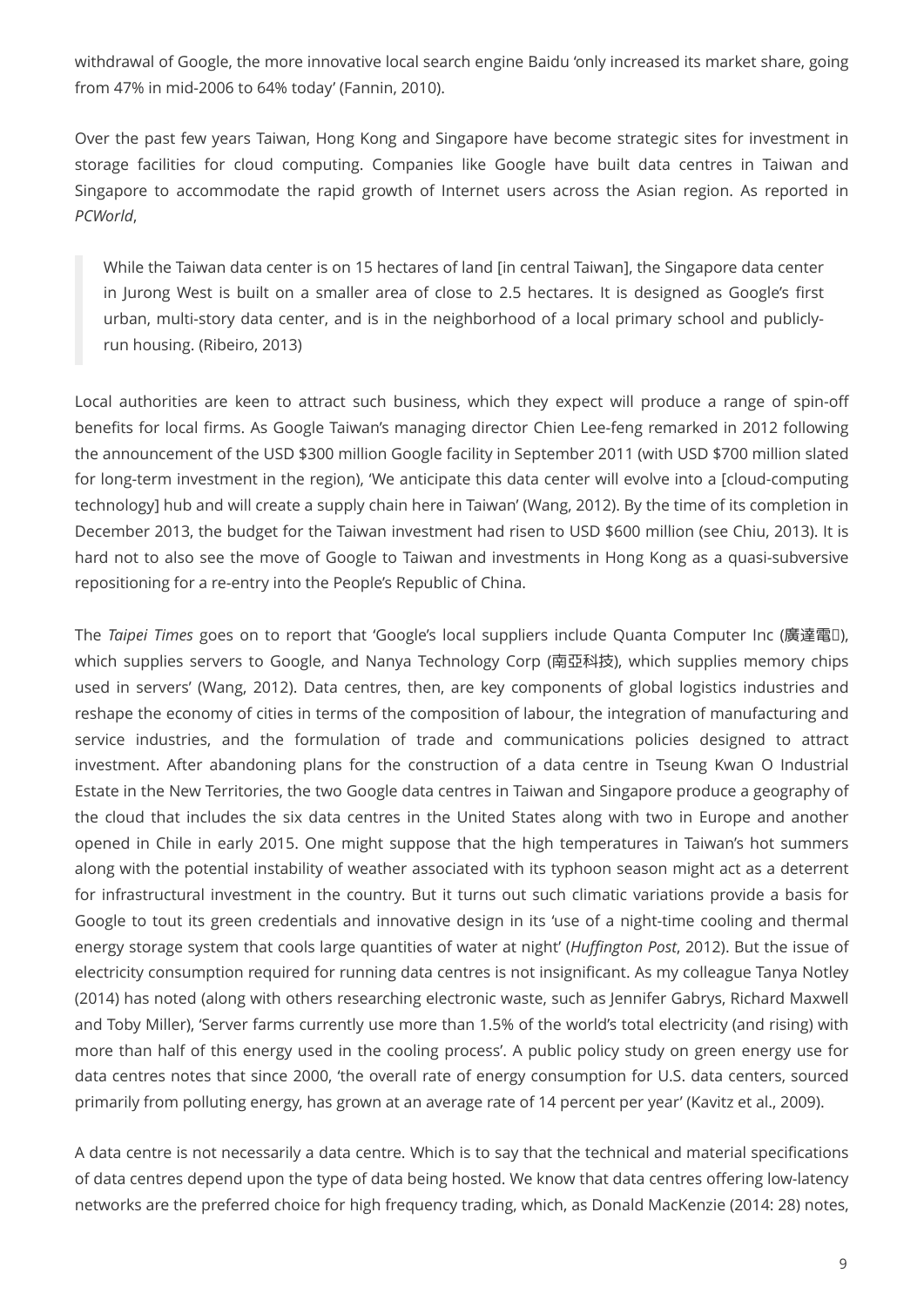takes place in around 15 data centres around the world (most of which are located in the U.S. and Europe). But low-latency networks are not an economic priority or technical possibility for all data centre operations, where energy costs related to the cooling of servers are a key factor in the determination of business margins. The specific requirements of data centres built for hosting and mining cryptocurrencies such as Bitcoin offer a clear example of the variation in capacity and function of data centres. Bitcoin currency is generated through the marvels of blockchain processing – 'the distributed ledger that keeps track of all transactions made using the Bitcoin cryptocurrency' (O'Dwyer, 2015). [\[8\]](#page-15-7)

<span id="page-9-1"></span><span id="page-9-0"></span>To effectively mine more Bitcoins from the blockchain requires greater computational power. And this is what purpose built data centres offer. In the days when Bitcoin was riding high, the cost of leasing data centre space wasn't such an issue. But once the plunge had set in around early 2015, alternative facilities were required with server functions more tailored to the different processing needs specific to Bitcoin mining. [\[9\]](#page-15-8) Early in 2015 BitFury Group, one of the largest companies specialising in high-density hardware used in Bitcoin mining, made a takeover bid for Hong Kong's Allied Control – a start-up known for using immersion cooling in the mining of Bitcoins (see Miller, 2015). This two-phase cooling technique involves removing heat from semi-conductors used for mining Bitcoin transactions with a supposedly non-ozone depleting liquid solution base of fluoroketone developed by 3M (a U.S.-based global firm stemming from Minnesota Mining and Manufacturing Co., founded in 1902), who claim up to 97 percent savings with their Novec Engineering Fluid compared to traditional air-cooling methods. [\[10\]](#page-16-0) Not requiring the proximity to landing cable connections that make possible low-latency networks in HFT, data centres specialising in Bitcoin mining can therefore broaden the geography of infrastructure as it relates to the construction of data centres. With a data centre in Iceland, BitFury announced in June 2015 that it was acquiring a 185,000 square meter privatised plot of land in the Republic of Georgia to build a mega data centre to host its Bitcoin mining hardware. Along with low energy costs and a competitive labour market, BitFury has partnered with the 'Georgian Co-Investment Fund, a \$6 billion private equity investor in companies interested in business opportunities in the country' (Sverdlik, 2015).

<span id="page-9-2"></span>Variations in infrastructural requirements begin to indicate a media theory of data centres that decomposes the singular data centre into a typology. Certainly service offerings are significant here, although there is often little differentiation to be found at this level. More significant are the infrastructural capacities of data centres, which can be distinguished at the level of hardware in terms of low-latency to processing power. These sort of factors then impact on decisions over where a data centre is built, its size and whether adjacent land may be valuable to acquire. Think, for instance, of how real-estate in close proximity to data centres supporting high frequency trading may be strategic to purchase in terms of blocking access to potential competitors wishing to make use of low-latency cables. Or, in the case of Bitcoin mining where energy costs associated with processing power and computational cycles are important, a typology of data centres may foreground external factors related to environmental conditions or government authorities able to provide attractive investment packages for the construction of specialised data centres.

A fully developed media theory of data centres would address the operational capacities of data centres on their own terms. Such an undertaking would partly be a study of the technical as a foundation for developing concepts rather than relying exclusively on transposing the washed out buzz from philosophy or political theory to the technical object of research. And it might also be a study in how the ontology of data (to go philosophical) and the materiality of infrastructure have territorial propensities. How, in other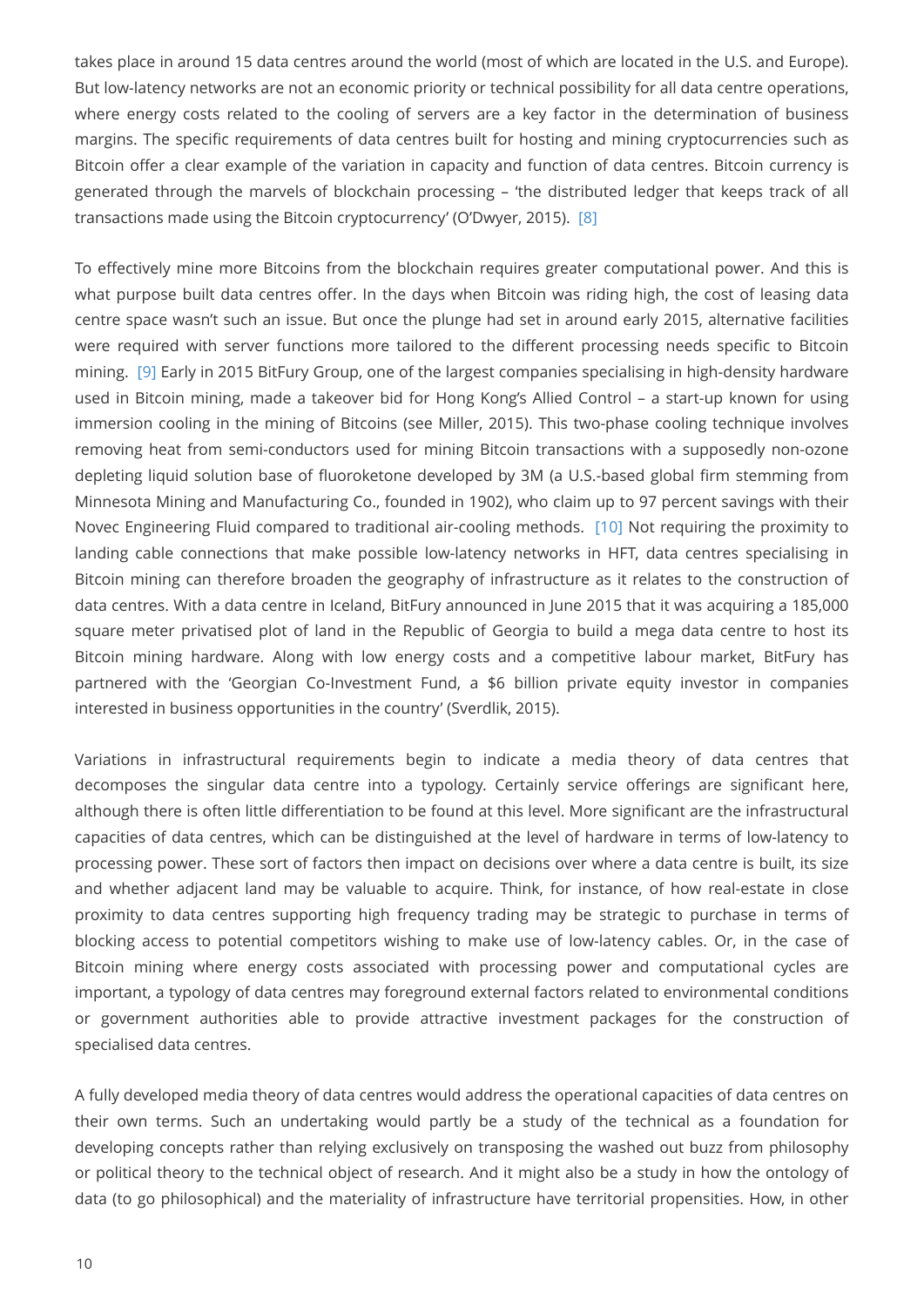words, do cables, servers, cooling systems, data processing and analytics and the labour of their servicing (when not automated) produce a form of data sovereignty beyond the state? And for an inquiry such as the one of interest to this article, how might a logistical dimension be special to such operations?

Questions such as these point us toward a more general target of critique – the operation and organisation of infrastructural and logistical power. Whether such authority is wielded by corporations or the state is less important than the fact of its existence as a force that is often extremely difficult to identify but is no less present in its effects. The accumulation of infrastructural power is all well and good for clients with an interest in minimising latency for commercial purposes, but how might others not in the business of data services and the pursuit of commerce exploit these infrastructures to support more radical agendas? Can we envisage our own artistic practices or critical research, for instance, as having some use for colocation services? These are not questions that I have ready answers to, so I signal them here as markers for future research. Suffice to say that the artistic practice of producing blueprints of an imaginary future provides one technique of subtraction from infrastructural power and the society of tracking, indexing the obsolescence of control and the rerouting of capture into models of psychogeographic displacement. But before moving to this article's conclusion, it is first necessary to identify the organisation of power coincident with digital infrastructures of capture and coordination.

# **The Logistical State and Infrastructural Imperialism**

<span id="page-10-0"></span>How does infrastructure constitute the state? In setting up the foundations for a theory of the state, Max Weber follows Leon D. Trotksy: 'Every state is founded on force'. This classical definition of the state is often translated and interpreted as the state's monopoly on violence and has informed much theorisation of the state throughout the twentieth and twenty-first centuries. [\[11\]](#page-16-1) Weber makes the important additional qualification that brings population – or what he prefers to term 'community' – and territory into the orbit of state power: 'The state is the human community that, within a defined territory – and the key word here is "territory" – (successfully) claims the *monopoly of legitimate force* for itself' (Weber, 2008: 156; emphasis in original). What might it mean to think the state, territory and population as they intersect with processes of informatisation and, more specifically, the geography of data centres? If territory consists of the organisation of power across spatial scales and technical systems, then what are the implications of infrastructure for a theory of the state? And how might we think the temporal properties special to the optimisation of speed (low-latency) within data centres? Such questions begin to alter the baseline Weberian model of the state that has informed so much theorising of the state, whether in radical or conservative veins. Approaching the question and constitution of the state in such a way involves foregrounding the production of territory through infrastructure – rather than a monopoly on violence or exertion of force – and thus contributes a media-theoretical perspective to scholarship on state formation. A focus on infrastructure as it bears upon the composition and territorial scope of the state unshackles state formation from classical varieties of political thought and social imaginaries that assume territory and state as tied to the geographic borders of the nation. I am not suggesting an infrastructural approach eclipses the extensive and diverse theorisation of the state so much as further complicates the organisational logic of power attributed to the state as an entity of transformation.

If, as Jürgen Osterhammel submits, 'Empires are structures of rule on a large scale' (2015: 424), then what does it mean to approach both politics and the political from within an imperial horizon? Such a proposition invites us to think the work of organisation, the collective design of strategies and tactics of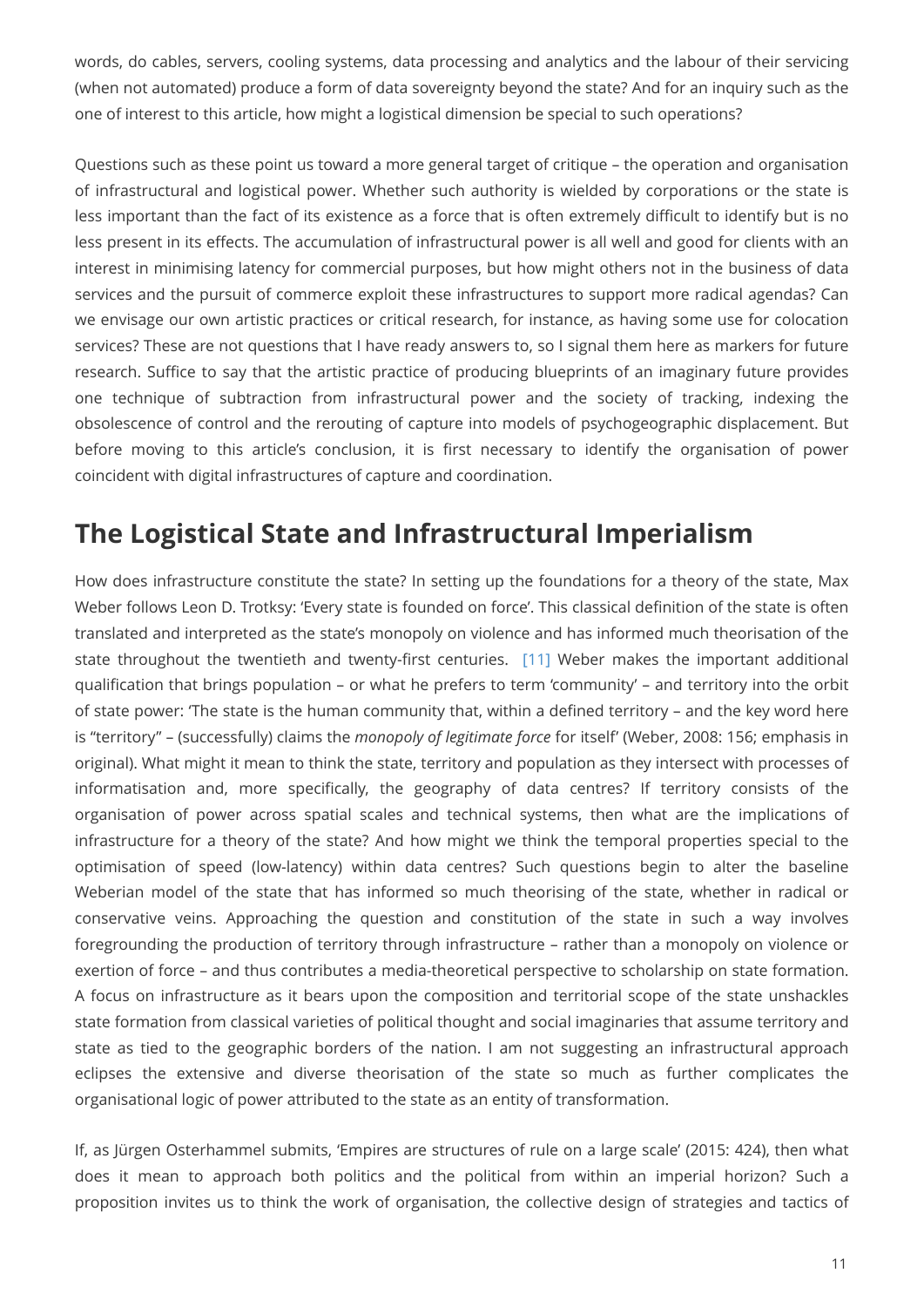intervention on planetary scales when empires are made imperial through digital infrastructures of communication. Of course the imperial dimension of empire is not exclusive to digital infrastructures. As Harold Innis's writings on empire and communications attest, experiments in statehood in the form of imperial bureaucracies were facilitated by space-biased media such as papyrus and the time-biased media of parchment (treated animal skins) supporting the maintenance of an ecclesiastical hierarchy in the ancient Byzantine empire (see Heyer, 2003: 50; see also Innis, 1986). Architecture and sculpture also indexed the imperial power of empire within ancient cultures (see Heyer, 2003: 80). Built forms such as the Egyptian pyramids could be witnessed for the symbolic authority they command over time.

By dramatic contrast, the imperial power of data centres is nowhere to be seen. Hidden away in purpose built facilities or retrofitted warehouses, data centres blend into the urban fabric when they are not in secret or very remote locations. As infrastructure of seeming invisibility, their network of cables nonetheless marks out territories of control with computational processes signalling the occupation of time in ways calculable to the interests of capital. One might very reasonably attribute such features, more or less, to the corpus of modern communication technologies since the advent of electronic telegraphy. The abstraction of communication power has indeed defined the epoch of modernity and the time of our time (see Castells, 2009). When situated within such a lineage, data centres may not present as especially novel in their mode of abstraction. Indeed, one can draw various parallels between telegraphy and data centres. But they register an intensification of technical processes and structural tendencies with regard to the exertion of logistical media as a form of infrastructural imperialism.

The situation of data infrastructures holds a substantive force in the making of territoriality. But how might an account of infrastructural power retain a notion of imperialism that is not beholden to the territorial extension of the nation-state? This is not to ignore the constitutive relation between nation-states and large corporations with interests in communications infrastructure. Google's exit from mainland China in 2010 hasn't stopped IBM, Microsoft and Amazon, who are among the largest players in cloud service, taking advantage of China's burgeoning industry in the construction of data centres. Typically, these arrangements involve a suite of government incentives with pledges by the global corporations to support local and regional economies with software and platform services along with support programs, for example, in the form of start-up incubators. But this isn't a one-way street of major players exploiting nation-states to their benefit; as the termination of Google's operations in China made clear, along with the Snowden revelations, companies in the business of communications infrastructure can still be highly vulnerable to the whims of the nation-state.

However, my interest here is a different one. Conflicts in technical standards and protocols that determine how data centres connect and disconnect from each other and associated client networks suggest that spatial conceptions of territory give way to, or at least run in tandem with, the non-spatial territory of technical knowledge and the properties of hardware in conjunction with the temporality of interface design and data transmission. Policy architectures also come into play here. Relevant examples would include the ratification of Internet governance between suprastate institutions and member states of international agreements such as the WTO's Agreement on Trade-Related Aspect of Intellectual Property Rights (TRIPS), or ICANN's management of Internet protocol addresses and Domain Name Systems, which involves input from representatives of the 111 member states comprising the Governmental Advisory Committee.

When multiplied in such ways, territory not only unbundles the coupling of the state and its geographic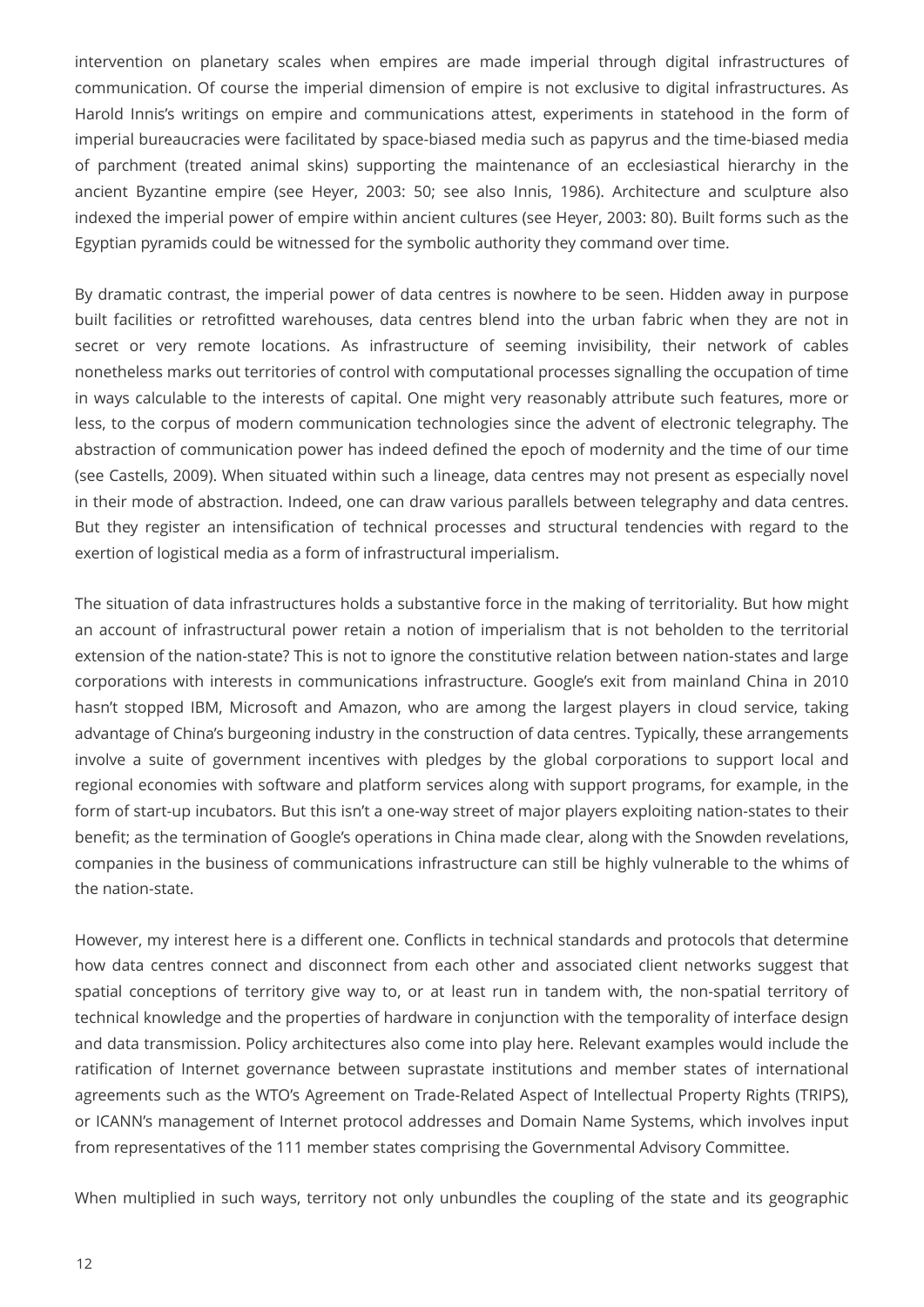<span id="page-12-0"></span>borders, it also evades any easy or straightforward analytical capacity to contain an object of investigation and critique. To contain an object within the imaginary of the nation-state is a mistake. Often enough the polis usurps the imaginary of sovereign power commanded by the state. [\[12\]](#page-16-2) By interrogating infrastructure such as data centres and, as discussed earlier, their prehistory in the form of electric telegraphy, one begins to question 'whether modern communications technology made empires more stable' (Osterhammel, 2015: 425). Counter-systems and methods, Osterhammel reminds us, are present as a disruptive force that test the monopoly of infrastructure presupposed by both state and non-state authorities as quasi-rivals in the territorial control of data. [\[13\]](#page-16-3)

<span id="page-12-1"></span>For Weber, the modern state is defined sociologically 'by reference to a specific *means* that is proper to it' (2008: 156). The state, in other words, involves a capacity – political or otherwise – that is specific to the territory of its operation. Territory, here, is to be distinguished from the sovereign territory of states. The U.S. military, for example, operates beyond U.S. territory. In this regard, the operation determines the territory of the state. And infrastructure, as I have been arguing, provides the structure that makes operations possible. The means proper to the state is the method of the state, its content comprises a technology of governance that belongs to and is the property of the state. Extending far beyond sovereign territories, infrastructures of communication constitute another layer of sovereignty that offer a different analytical rubric when not subsumed under the expansionist agendas of statehood. When cast in such a way, we can begin to translate what is in effect the ontological dimension of the state – the *means proper to it* – in ways that address how infrastructural operations are central to the formation of the *logistical state*. Of relevance here is the political and economic geography and technical operation of data centres. Such considerations might revive a critique of the state based on its support of commercial data centres through financial levers such as attractive corporate tax breaks, generous land leases, flexible labour regulations and free trade zones among other forms of state subsidy funded by national citizenries, not to forget lines of revenue generated by the efforts of non-citizens residing in the territory of the state. To speak of the capacity of the state in these terms is also to conceive of a logistical state.

#### **Communications Technology and the Logisitical State**

<span id="page-12-2"></span>Within an Innisian framework the 'territorial state' of ancient civilisations and their empires was predisposed toward a spatial or temporal bias as a result of the material properties of prevailing transport systems and communication technologies. [\[14\]](#page-16-4) And this made them vulnerable to external forces able to exploit such infrastructural oversight or limits to capacity. The logistical state, by contrast, encompasses both of these dimensions simultaneously. The global networks of supply chains expand the territorial reach of producers and suppliers required for the operation of the logistical state. Enterprise resource planning (ERP) software systems calibrate labour productivity and coordinate the movement of goods and finance in real-time and data centres store, process and transmit the data integral to logistical operations governed by computational systems. These are the infrastructural components that generate the possibility of imperial rule for the logistical state. Importantly, the spatial and temporal dimensions described here are not synchronic or spatial equivalents. Time and space is peculiar to each, forming layers or, more likely, a complex undulation of planes that overlap and intersect on some occasions while colliding and disconnecting on others.

The logistical state evolves from what Maurizio Lazzarato identifies in post-war Europe as the social state (*Sozialstaat*), which in turn is a departure from the nation-state: 'The social state is a new kind of state that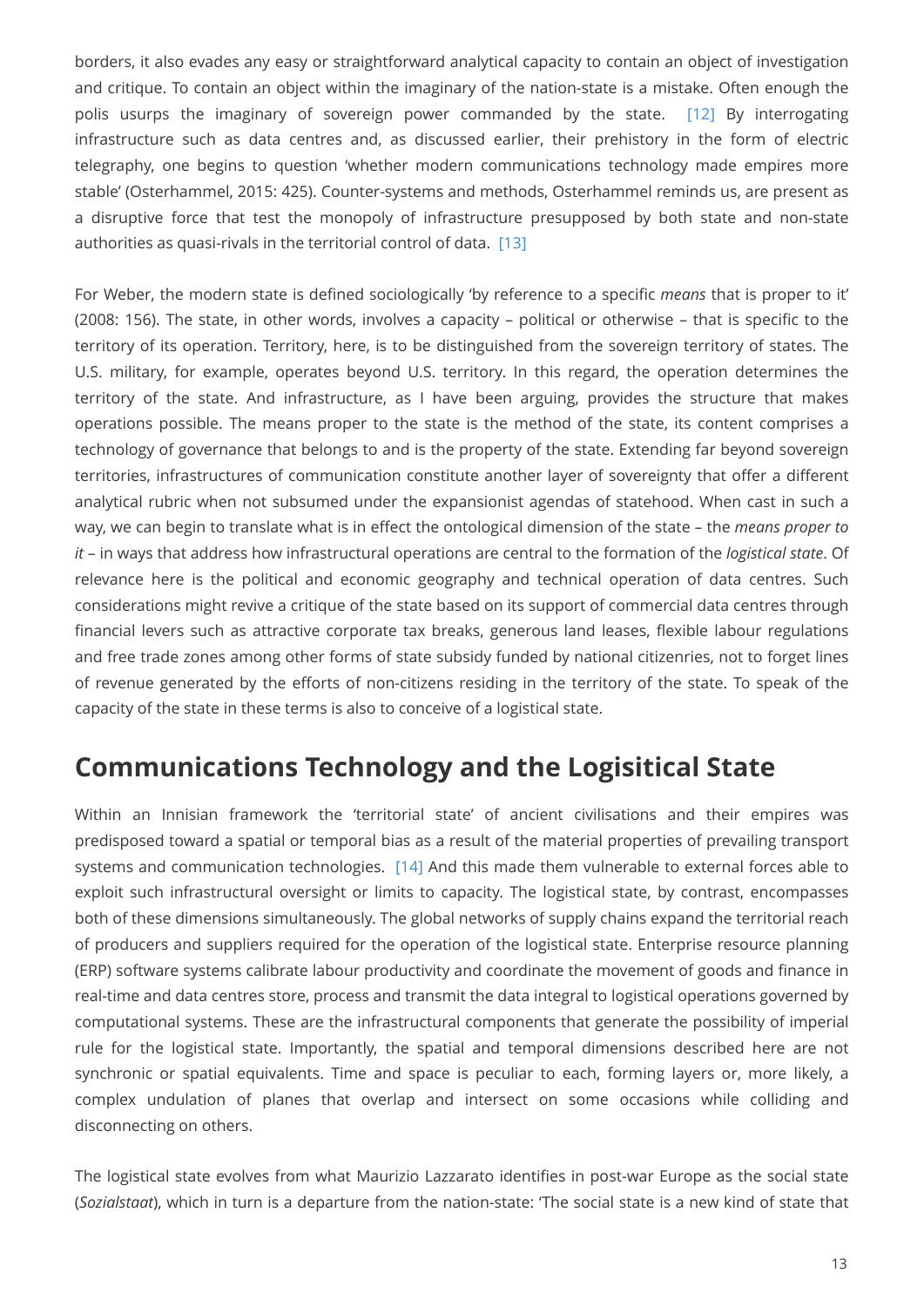has little to do with the nation-state whose loss of autonomy led to its gradual but inevitable disappearance which Schmitt laments' (2015: 52). Lazzarato suggests that the adoption of and identification with the concept of the social state across Europe after World War II 'is symptomatic of a profound change in the nature and exercise of sovereignty'. At the core of this change lies the determinate force of the economy, science and industry, around which the 'political and administrative systems of society' must adapt (Lazzarato, 2015: 52). This reading by Lazzarato of the liberal social state is not to be confused with the social democratic state, a model of governance peculiar to post-war Europe that has become synonymous with the social-welfare state and its crisis following the advent of neoliberalism. For Lazzarato, the social state has already forged a pact with capital.

It should be no surprise that Australia, Canada, New Zealand, the United States, Chile and Japan, following its defeat in the second world war, were leading proponents of the social state. These are countries that historically and to this day have played a role as laboratories in the testing of social and political models designed to extract value from the social relations of production. Technological developments were key to the capacity of colonial empires to appropriate value through processes of capital accumulation. Earlier infrastructural systems on a planetary scale such as electrical telegraphy were notable for their traffic in information related to the pulse of stock markets. The connection of ticker tape to telegraphic signals in 1867 allowed for the continuous registration of fluctuations in market prices (see Standage, 2013: 175). But sovereign states may also refuse to submit to the planetary impulse of technological forms and the external interests – corporate or otherwise – that hitch a ride. States can prohibit the use of infrastructure for the extraction of value if it intervenes, symbolically or otherwise, with its other operations. Again, the Google-China dispute is a case in point, where the PRC exerted the authority to decide that the search engine was violating its Internet censorship laws.

Fusing with finance capital (from rent to tax to speculation, derivatives and other forms of algorithmic trading), the logistical state might also be characterised as a variation of the finance state. However, the intensity of its mode of expropriation suggests that the logistical state is also more than this, which is to say that it is not reducible to financialisation alone. The logistical state, constituted in part by the spatial and temporal properties of infrastructure and their media of operation, is one that extracts new forms of value from populations and dispersing of this value – initially as data and later as financial products and services – through circuits of movement governed by protocols of storage, transmission and processing special to data centres. But importantly, the state does not operate or manage data centres like it previously did in many countries with regard to utilities such as national broadcast media in radio, television and telephony. Instead, the state decides to buy into data centres, including for military purposes.

No doubt there is a danger here of replacing older theories of state formation with a new infrastructuralism. Common to both approaches is an account of the production of subjectivity, either in terms of the constitution of the state-subject (both citizens and non-citizens) or of the logistical agent whose capacity to act is determined by the parametric settings of technical infrastructures of communication and transportation. Within Anglo-American and European traditions of jurisprudence, the territoriality of the state and its declarations of a right to govern is conjoined with the rights of capital to claims over property. Such a pairing has lead to countless instances of dispute and conflict, many of which situate civil society actors as intermediaries in both liberal-democratic and authoritarian states.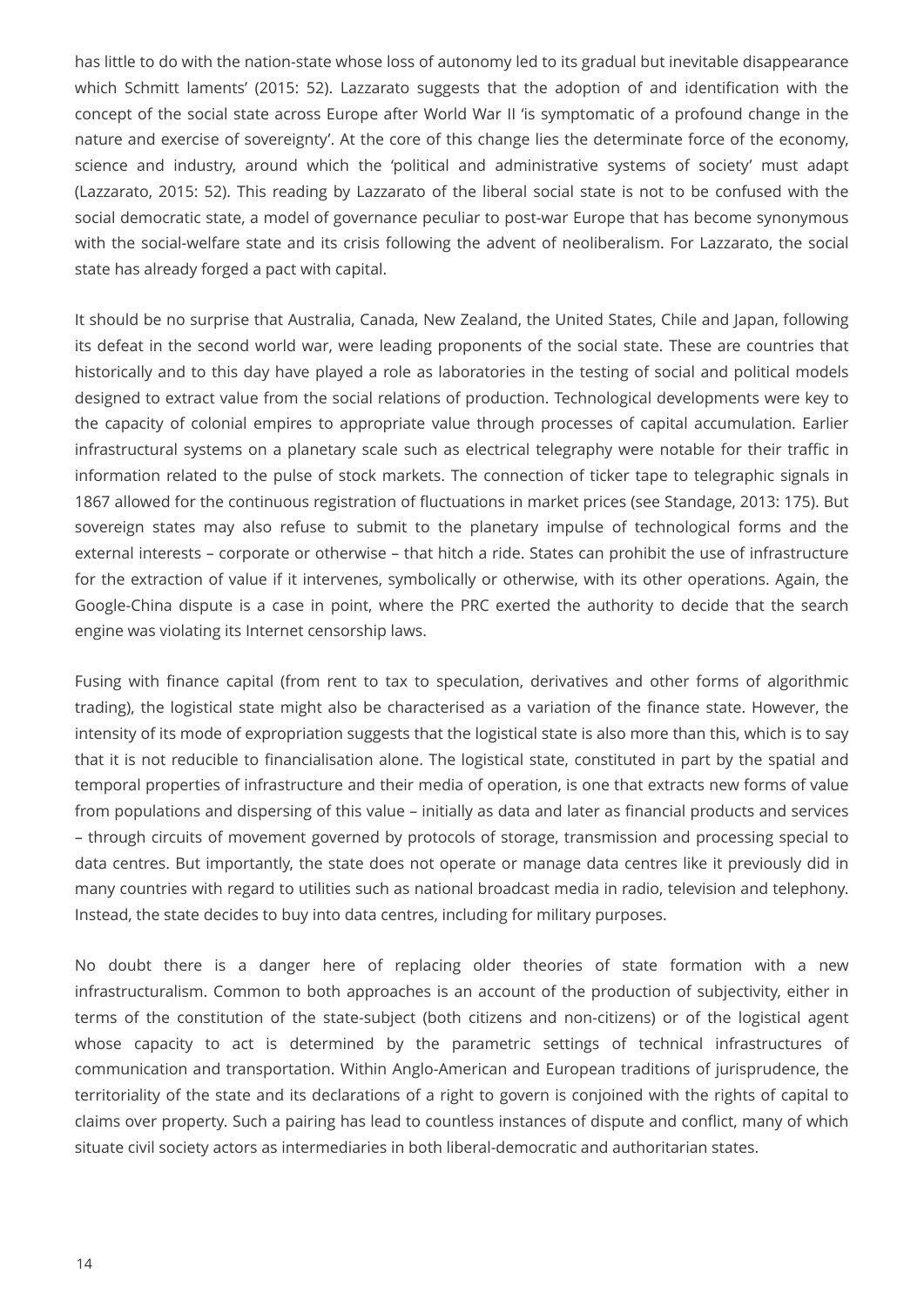## **Conclusion**

In the context of algorithmic capitalism, this article has explored how data infrastructures in the early twenty-first century can be read with regard to their territorial operations. If we take the question of agency as a point of departure to address the peculiarities of our infrastructural present, this does not dispense with the problematic of sovereign power. In our digital present, the infrastructural imperialism of data centres is notably different in terms of a political-technical logic in which the system of nineteenth century colonial mercantilism no longer prevails. This means that infrastructure and territory are not aligned according to the imperatives of empire in which the hegemony of the nation-state and its control of territory was key. Instead, we start to see how a form of infrastructural power predicated on the political economy of data and the territoriality of the logistical state begins to emerge.

While China, Hong Kong, Taiwan and Singapore have been key sites in recent years for the expansion of data centre industries, the conceptual and theoretical work on these installations has not been sensitive to their territorial implications. The territoriality of data is such that in terms of technical operations, labour performance and the materiality of data the locational specificity of 'Asia' is brought into question. Moreover, the capacity of data centres to operate as sovereign entities external to or in conjunction with the state can be understood as a form of infrastructural imperialism.

The extent to which Asia-led globalisation can be thought of as planetary forms of economic and institutional power derived from the hegemony of nation-states and their architectures of alignment such as free trade agreements, special economic zones, public-private partnerships and the like is rendered in material and imaginary ways when considered in terms of logistical practices comprising infrastructural systems, software operations and labour regimes. There is no straightforward architecture of control at work here. Take, for example, my earlier account of BitFury's purpose built data centre in the Republic of Georgia. With its takeover of Hong Kong start-up Allied Control, BitFury subsumed 'Asian' research and development on immersion cooling systems for the mining of Bitcoins. Asian branded knowledge, in effect, is then made operable within the sovereign space of Georgia – a country historically wedged between Soviet, German and Ottoman empires in the early twentieth century.

In focusing on the infrastructural making of space, however, one might begin to ask whether such instances of fairly standard political economy within the commercial sector can also be understood as technological registrations of Asia beyond Asia. If so, then Asia-led globalisation begins to be understood not as a centrifugal force expanding out into the world, but rather as a much more dispersed and uneven manifestation of power generated from technical requirements coinciding within state sanctioned architectures of commercial accommodation. Fibre optic grids of cabling traverse space in patterned ways, duplicating to an extent the imperial cartographies of colonial telegraphic communications infrastructure. But again, such cable infrastructures do not conform to the spatiality of regions or areas as they are typically understood. Similarly, knowledge production and political economy combine on variegated spatial scales, casting assertions of cohesive geopolitical power in highly uncertain ways. It is in these senses that *media determine our situation* (Kittler).

# **Acknowledgements**

My thanks to two anonymous reviewers for their feedback on this article, even if we at times disagreed.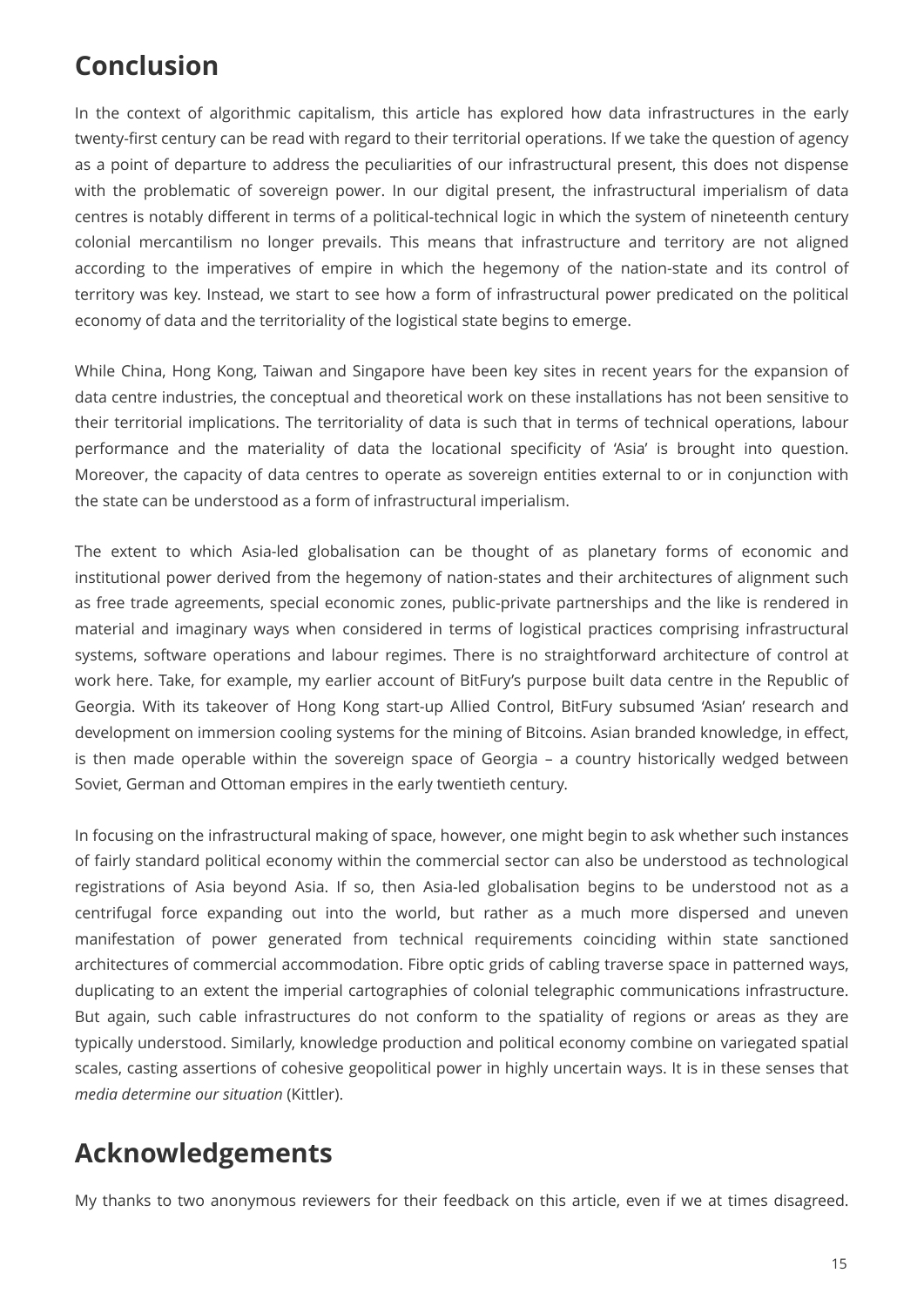Hopefully we get to meet and discuss these matters further one day. Thanks also to the issue editors, Armin Beverungen and Florian Sprenger, for their suggestions. The article has also benefitted from earlier comments by Brett Neilson, Mat Wall-Smith, Tanya Notley, Orit Halpern and Liam Magee.

# **Biographical Note**

Ned Rossiter is Professor of Communication at Western Sydney University and holds a joint position in the Institute for Culture and Society and the School of Humanities and Communication Arts. He was a Senior Research Fellow at Leuphana University's [Digital Cultures Research Lab,](http://www.leuphana.de/en/research-centers/cdc/digital-cultures-research-lab.html) Lüneburg in 2016. Rossiter is the author of *Software, Infrastructure, Labor: A Media Theory of Logistical Nightmares* (New York: Routledge, 2016).

#### **Notes**

This articles draws on and extends material from my book, *Software, Infrastructure, Labor* (2016).

<span id="page-15-0"></span>[\[1\]](#page-0-0) Of course policy making occurs across a range of institutional settings, many of which comprise nonstate actors. Importantly, however, the state form has far from vanished or diminished. Rather, it has undergone a period of extended transformation. Later I elaborate one of its various manifestations in terms of the emergent *logistical state*.

<span id="page-15-1"></span>[\[2\]](#page-3-0) It almost goes without saying that in a world of data transactions, culture is largely irrelevant and formats are everything. I leave open the space of qualification, since culture is not entirely irrelevant – there are, for example, strong cultural dimensions that inform engineering practices specific to hardware and software design.

<span id="page-15-2"></span>[\[3\]](#page-3-1) For Saskia Sassen (2013), territoriality is understood as 'the legal construct encasing the sovereign authority of the state over its territory' (21). Importantly, for Sassen, 'territoriality, the legal construct, is not on a one to one with territory – the latter can deborder the legal construct and in this process show us something about the territorial itself' (23).

<span id="page-15-3"></span>[\[4\]](#page-3-2) Radio Astronomy, [http://www.radio-astronomy.net/index.htm.](http://www.radio-astronomy.net/index.htm) See also <http://radioqualia.va.com.au/documentation/spacelab/>and [http://acoustic.space.re](http://acoustic.space.re-lab.net/lab/history.html)[lab.net/lab/history.html](http://acoustic.space.re-lab.net/lab/history.html)

<span id="page-15-4"></span>[\[5\]](#page-4-0) 'Disposition is the character or propensity of an organization that results from all its activity' (Easterling, 2014: 21).

<span id="page-15-5"></span>[\[6\]](#page-4-1) 'Das Kabel liefert der Welt eine Idee ihrer eigenen Verbundenheit' (Gethmann and Sprenger, 2013: 16).

<span id="page-15-6"></span>[\[7\]](#page-5-0) Thanks to Liam Magee for his input into this passage.

<span id="page-15-7"></span>[\[8\]](#page-9-0) See also the MoneyLab project, an initiative of the Institute of Network Cultures, Amsterdam, <http://networkcultures.org/moneylab/>

<span id="page-15-8"></span>[\[9\]](#page-9-1) Following a collapse in Bitcoin value over the second half of 2015, there has been a 50 percent surge in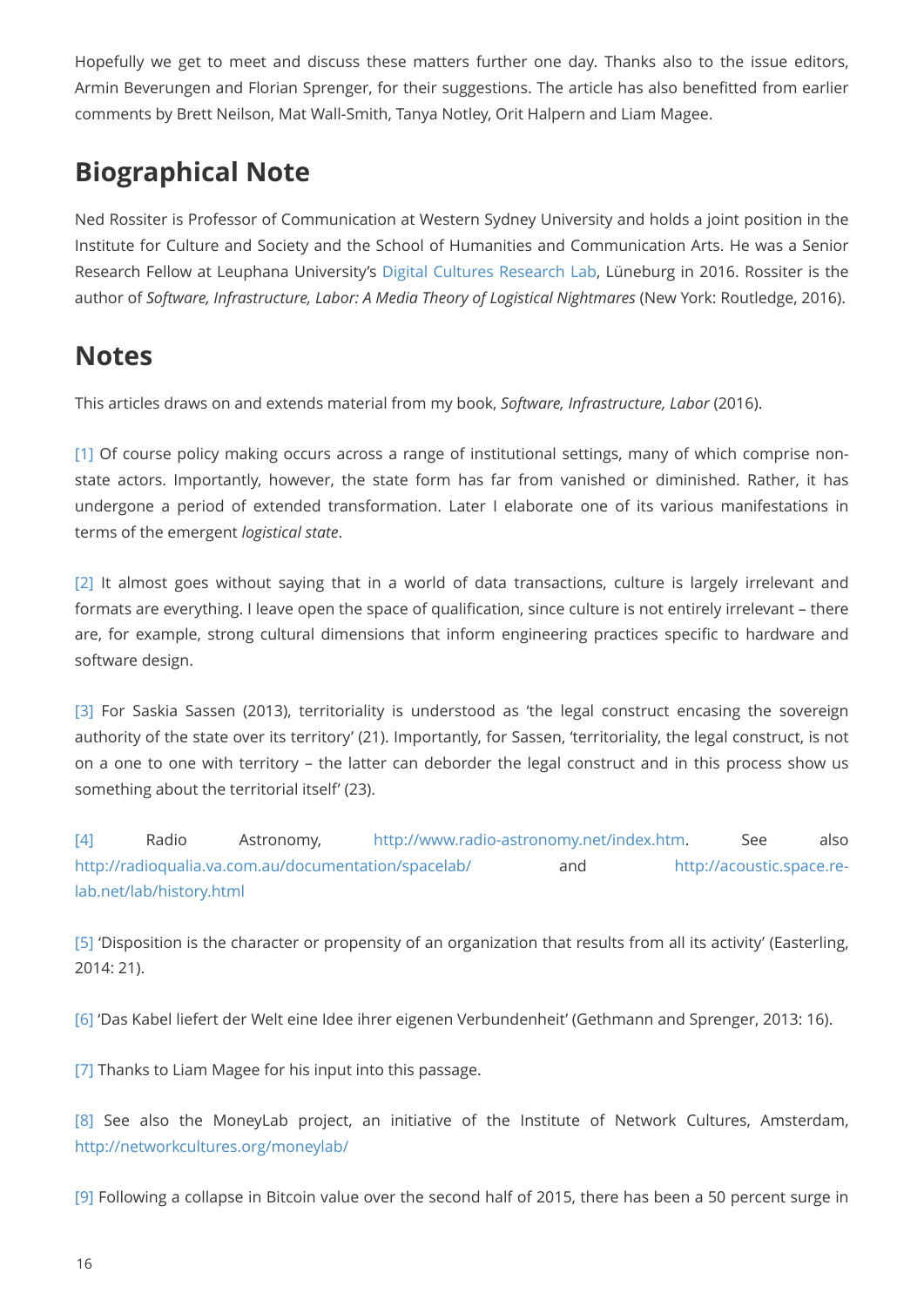prices. Some observers attribute this recovery to domestic factors in China, including a devaluation of the Renminbi (Yuan) with stresses in Chinese stock markets fuelling a turn to Bitcoin by investors (see Bovairdm, 2016).

<span id="page-16-0"></span>[\[10\]](#page-9-2) See 'Two-Phase Immersion Cooling', 3M, [http://www.3m.com/3M/en\\_US/novec/products/engineered](http://www.3m.com/3M/en_US/novec/products/engineered-fluids/immersion-cooling/)[fluids/immersion-cooling/](http://www.3m.com/3M/en_US/novec/products/engineered-fluids/immersion-cooling/)

<span id="page-16-1"></span> $[11]$  And indeed such concepts of the state extend into the  $21<sup>st</sup>$  century in the work of anarchist critique of bureaucracy and the state by the likes of David Graeber: 'The police truncheon is precisely the point where the state's bureaucratic imperative for imposing simple administrative schema and its monopoly on coercive force come together' (2015: 80).

<span id="page-16-2"></span>[\[12\]](#page-12-0) Or, in a case like Beijing – the political capital of the People's Republic of China – there is an interplay between polis and state that operates in technical, geographic and imaginary ways. This became particularly clear to me during the Beijing Olympics in 2008, when many of the world's global media were gathered to report not only on the sporting event, but also daily social and cultural life in the megacity. Reporters who should have known better would consistently write about the "Great Firewall of China," which periodically blocked social media sites like Facebook and Twitter along with liberal media sites like *The Guardian* and Wikipedia. What these reporters failed to understand was that the Chinese government implemented a digital policy in uneven ways across the territory of the nation-state. In many provinces outside of Beijing, there was no problem to access sites reported as a so-called threat to the authority of Chinese rule. But the government understood very well the metonymic operation between the polis and the nation, which was especially amplified with national and global media events such as the Olympics. The city, in other words, performed the imaginary work of a government in control. It was not necessary to extend control mechanisms beyond the city since most reporters would not venture outside this territorial imaginary.

<span id="page-16-3"></span>[\[13\]](#page-12-1) 'By no means did colonial authorities always have a monopoly over the transfer of information; their adversaries employed similar methods as well as countersystems, from the bush drum to the internet' (Osterhammel, 2015: 425).

<span id="page-16-4"></span>[\[14\]](#page-12-2) On the territorial state, see Branch (2014).

# **References**

- Bateson, Gregory. *Steps to an Ecology of Mind* (New York: Ballantine Books, 1972).
- Bovairdm*,* Charles. 'Did China Drive Bitcoin's Price to 2016 Highs?', *CoinDesk*, 3 June (2016), <http://www.coindesk.com/china-drive-bitcoins-price-2016-highs/>
- Branch, Gordon. 'On Google Maps, State Formation and the International Politics of Cartography', *Theory Talks* 65, 10 November (2014), <http://www.theory-talks.org/2014/11/theory-talk-65.html>
- Castells, Manuel. *Communication Power* (Oxford: Oxford University Press, 2009).
- Chiu, Yu-Tzu. 'Google's Largest Asian Data Center in Taiwan to Boost Cloud Sector', *ZDNet*, 12 December (2013), [http://www.zdnet.com/googles-largest-asian-data-center-in-taiwan-to-boost-cloud-](http://www.zdnet.com/googles-largest-asian-data-center-in-taiwan-to-boost-cloud-sector-7000024174/)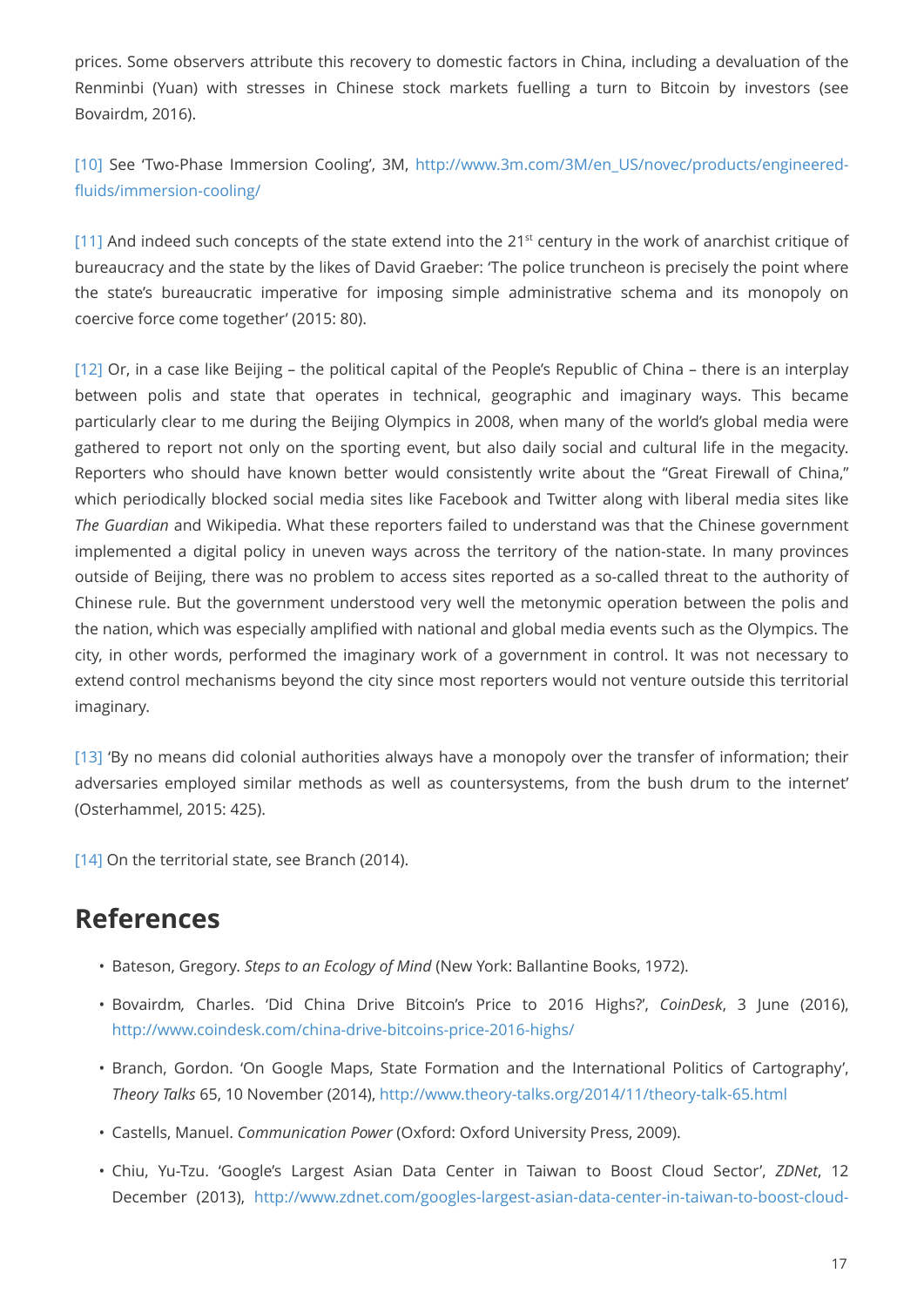- Cowen, Deborah. *The Deadly Life of Logistics: Mapping Violence in Global Trade* (Minneapolis: University of Minnesota Press, 2014).
- Dotcom, Kim. 'PRISM: Concerns of Government Tyranny are Legitimate', *The Guardian*, 11 June (2013), <http://www.theguardian.com/commentisfree/2013/jun/13/prism-utah-data-center-surveillance>
- Easterling, Keller. *Extrastatecraft: The Power of Infrastructure Space* (London and New York: Verso, 2014).
- Elden*,* Stuart. *The Birth of Territory* (Chicago: University of Chicago Press, 2013).
- Fannin, Rebecca. 'Why Google Is Quitting China', *Forbes*, 1 January (2010), <http://www.forbes.com/2010/01/15/baidu-china-search-intelligent-technology-google.html>
- Gethmann, Daniel and Sprenger, Florian. *Die Enden des Kabels: Kleine Mediengeschichte der Übertragung* (Berlin: Kulturverlag Kadmos, 2013).
- Giddens, Anthony. *A Contemporary Critique of Historical Materialism*, vol. 1, *Power, Property and the State* (London: Macmillan, 1981).
- Graeber, David. *The Utopia of Rules: On Technology, Stupidity and the Secret Joys of Bureaucracy* (Brooklyn: Melville House, 2015).
- Hall, Gary. 'What does Academia.edu's Success Mean for Open Access? The Data-Driven World of Search Engines and Social Networking', *Ctrl-Z: New Media Philosophy* 5 (2015), [http://www.ctrl](http://www.ctrl-z.net.au/journal/?slug=issue-5)[z.net.au/journal/?slug=issue-5](http://www.ctrl-z.net.au/journal/?slug=issue-5).
- Heidenreich, Stefan. 'The Situation After Media', in Eleni Ikoniadou and Scott Wilson (eds.) *Media After Kittler* (London and New York: Roman & Littlefield, 2015), 135-53.
- Heyer, Paul. *Harold Innis* (Lanham: Rowman & Littlefield, 2003).
- Hörl, Erich. 'The Technological Condition', trans. Anthony Enns, *Parrhesia: A Journal of Critical Philosophy* 22 (2015), 1-15, [http://parrhesiajournal.org/parrhesia22/parrhesia22\\_horl.pdf](http://parrhesiajournal.org/parrhesia22/parrhesia22_horl.pdf)
- Horn, Eva. 'Editor's Introduction: "There Are No Media"', *Grey Room* 29 (Winter 2008): 7-13.
- Huffington Post. 'Google to Build Taiwan Data Center', *Huffington Post*, 3 April (2012), [http://www.huffingtonpost.com/2012/04/03/google-taiwan-data-center\\_n\\_1400506.html](http://www.huffingtonpost.com/2012/04/03/google-taiwan-data-center_n_1400506.html)
- IDC. 'Hong Kong, Singapore and Taiwan are Top Data Center Locations in Asia Pacific', *IDC: Analyze the Future*, 5 March (2014),<http://www.idc.com/getdoc.jsp?containerId=prSG24720514>
- Innis, Harold A. *Empire and Communications* (Victoria: Press Porcépic, 1986 [1950]).
- Invisible Committee. *To Our Friends*, trans. Robert Hurley (South Pasadena: Semiotext(e), 2015).
- Kavitz, Pau; Moore, Kevin; Morgan, Adam and Nottberg, Travis. 'Green Energy for Information Technology Data Centers: An Analysis of Energy Procurement Options for the Federal Government', *New Voices in Public Policy* 3.2 (2009),<http://journals.gmu.edu/newvoices/article/view/33/33>
- Kittler, Friedrich A. *Gramophone, Film, Typewriter*, trans. Geoffrey Winthrop-Young and Michael Wutz (Stanford: Stanford University Press, 1999).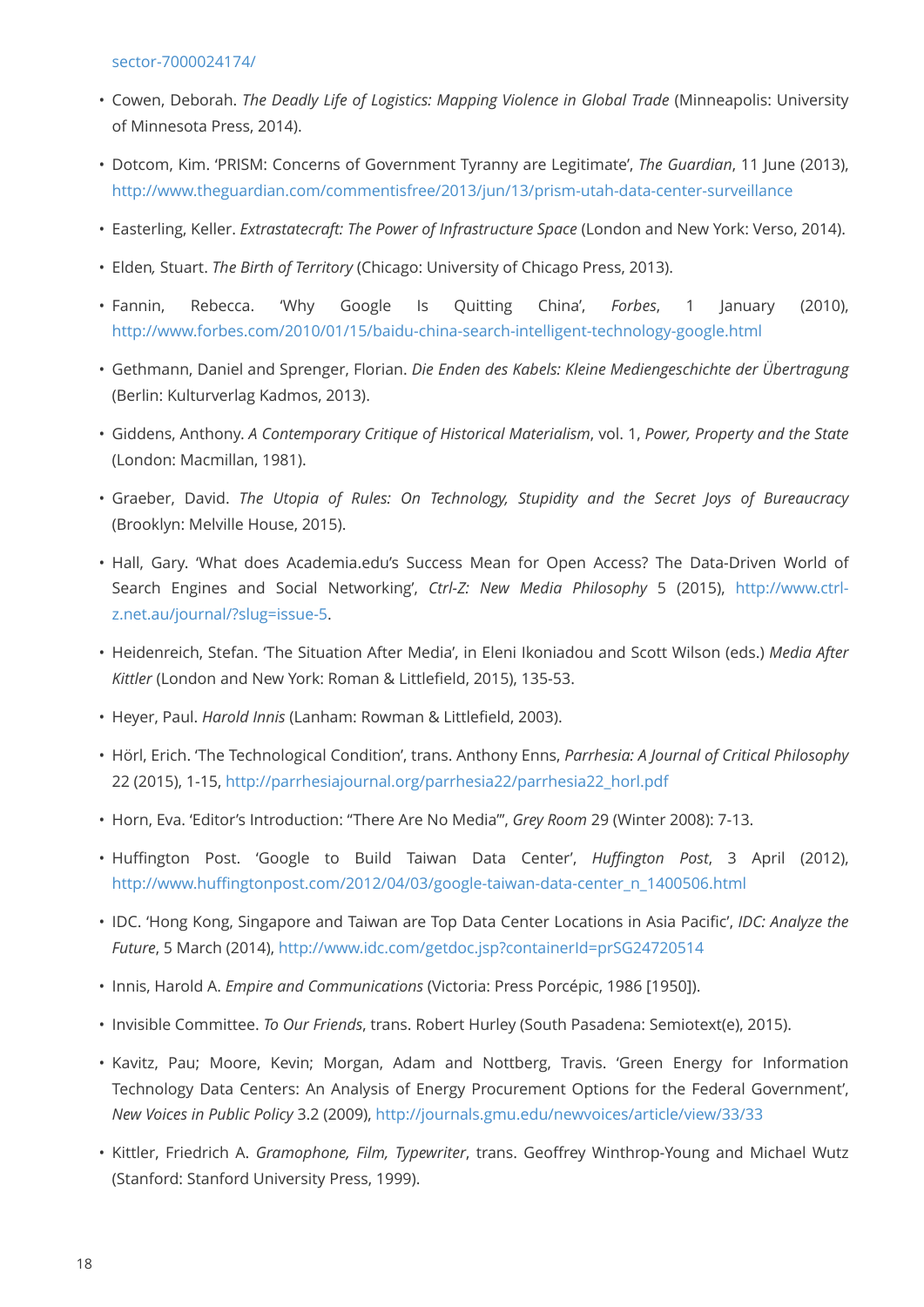- Lazzarato, Maurizio. *Governing by Debt*, trans. Joshua David Jordan (South Pasadena: Semiotext(e), 2015).
- Lewis, Michael. *Flash Boys: A Wall Street Revolt* (New York: W.W. Norton & Co., 2014).
- MacKenzie, Donald. 'Be Grateful for Drizzle', *London Review of Books* 36.17 (September 2014), <http://www.lrb.co.uk/v36/n17/donald-mackenzie/be-grateful-for-drizzle>
- Miller, Rich. 'Bitcoin Gets Liquid: BitFury Buys Immersion Cooling Specialist', *Data Center Knowledge*, 22 January (2015), [http://www.datacenterknowledge.com/archives/2015/01/22/bitcoin-gets-liquid-bitfury](http://www.datacenterknowledge.com/archives/2015/01/22/bitcoin-gets-liquid-bitfury-buys-immersion-cooling-specialist/)[buys-immersion-cooling-specialist/](http://www.datacenterknowledge.com/archives/2015/01/22/bitcoin-gets-liquid-bitfury-buys-immersion-cooling-specialist/)
- Mosco, Vincent. *To the Cloud: Big Data in a Turbulent World* (Boulder: Paradigm Publishers, 2014).
- Notley, Tanya. 'The Fixed Infrastructure of Data Mobility: Investigating the Local Impact of Server Farms in Australia and the UK', Draft research proposal, 7 April (2014).
- O'Dwyer, Rachel. 'The Revolution will (Not) be Decentralised: Blockchains', *Commons Transition* (11 June, 2015), <http://commonstransition.org/the-revolution-will-not-be-decentralised-blockchains/>
- Osterhammel, Jürgen. *The Transformation of the World: A Global History of the Nineteenth Century*, trans. Patrick Camiller (Princeton and Oxford: Princeton University Press, 2015).
- Peters, John Durham. *The Marvelous Clouds: Toward a Philosophy of Elemental Media* (Chicago and London: University of Chicago Press, 2015).
- Parikka, Jussi. *A Geology of Media* (Minneapolis: University of Minnesota Press, 2015).
- Ribeiro, John. 'Google Opens Data Centers in Taiwan and Singapore to Handle Asian Traffic," *PCWorld*, 11 December (2013), [http://www.pcworld.com/article/2079120/google-opens-data-centers-in-taiwan](http://www.pcworld.com/article/2079120/google-opens-data-centers-in-taiwan-and-singapore-to-handle-asian-traffic.html)[and-singapore-to-handle-asian-traffic.html](http://www.pcworld.com/article/2079120/google-opens-data-centers-in-taiwan-and-singapore-to-handle-asian-traffic.html)
- Sassen, Saskia. 'When Territory Deborders Territoriality', *Territory, Politics, Governance* 1.1 (2013): 21-45.
- Schiller, Dan. 'Geopolitical-economic Conflict and Network Infrastructures', *Chinese Journal of Communication* 4.1 (2011): 90-107.
- Standage, Tom. *The Victorian Internet: The Remarkable Story of the Telegraph and the Nineteenth Century On-Line Pioneers* (New York: Bloomsbury, 2013).
- Starosielski, Nicole. *The Undersea Network* (Durham and London: Duke University Press, 2015).
- Sverdlik, Yevgeniy. 'Bitcoin Data Center Construction Marches On, Despite Low Value', *Data Center Knowledge*, 8 June (2015), [http://www.datacenterknowledge.com/archives/2015/06/08/bitcoin](http://www.datacenterknowledge.com/archives/2015/06/08/bitcoin-hardware-firms-continue-building-data-centers-despite-low-currency-value/)[hardware-firms-continue-building-data-centers-despite-low-currency-value/](http://www.datacenterknowledge.com/archives/2015/06/08/bitcoin-hardware-firms-continue-building-data-centers-despite-low-currency-value/)
- Tiesen, Matthew. 'High-Frequency Trading and the Centering of the (Financial) Periphery', *Volume* 32, September (2012), [http://volumeproject.org/2012/09/high-frequency-trading-and-the-centering-of](http://volumeproject.org/2012/09/high-frequency-trading-and-the-centering-of-the-financial-periphery/)[the-financial-periphery/](http://volumeproject.org/2012/09/high-frequency-trading-and-the-centering-of-the-financial-periphery/)
- Wang, Lisa. 'Google triples investment in Taiwanese data center', *Taipei Times*, 4 April (2012), <http://www.taipeitimes.com/News/biz/archives/2012/04/04/2003529430>
- Weber, Max. 'Politics as Vocation', in John Dreijmanis (ed.) *Max Weber's Complete Writings on Academic*